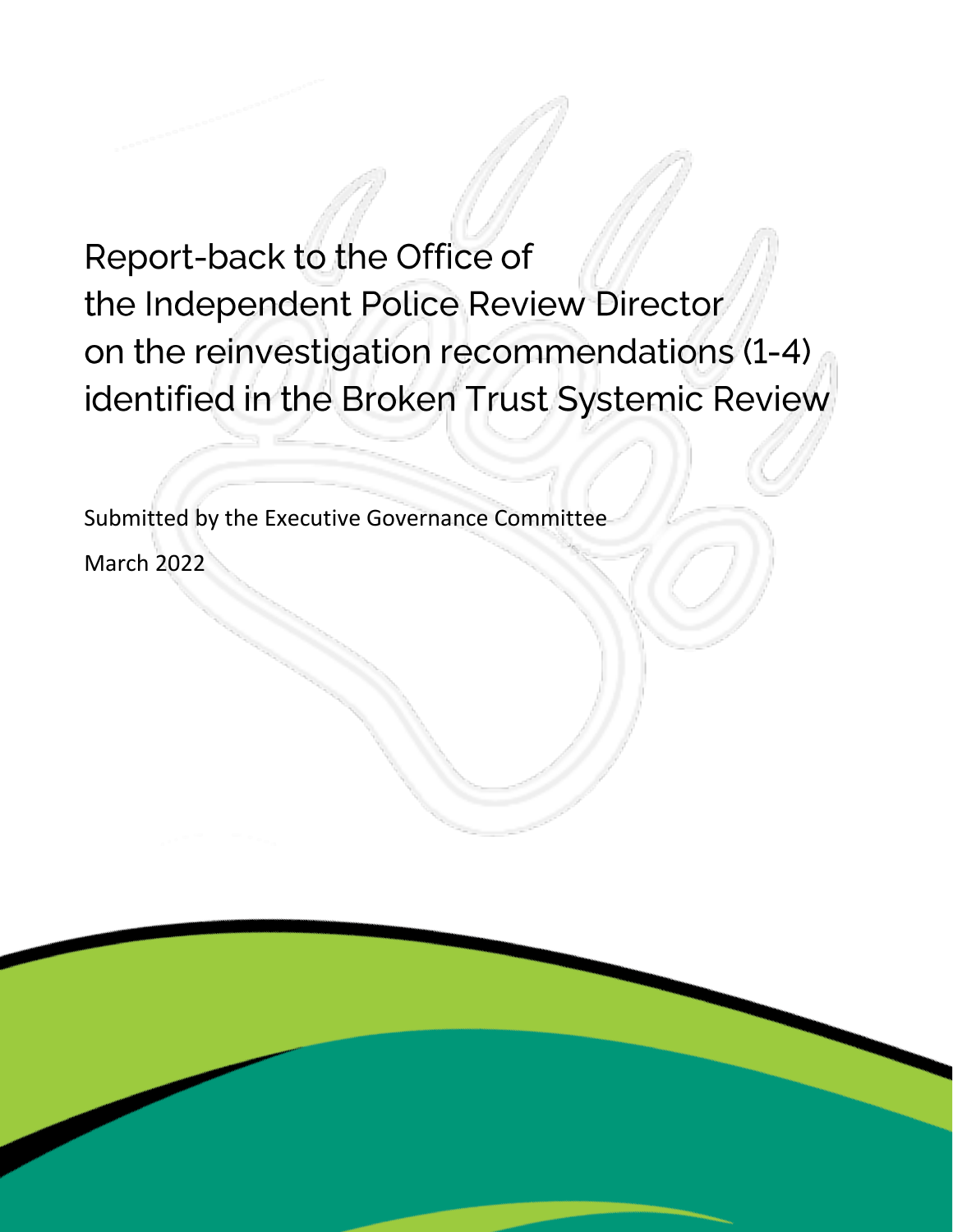# Report-back to the Office of the Independent Police Review Director includes:

- Letter to the Director, Office of the Independent Police Review Director
- Executive Governance Committee Terms of Reference
- Summary of Investigative Findings for Nine Reinvestigations
- Identification of 16 death cases warranting further investigation
- Recommendation for reinvestigation of the death of Stacy DeBungee

# **Supporting Documents:**

A: Comprehensive reports on each of the nine deaths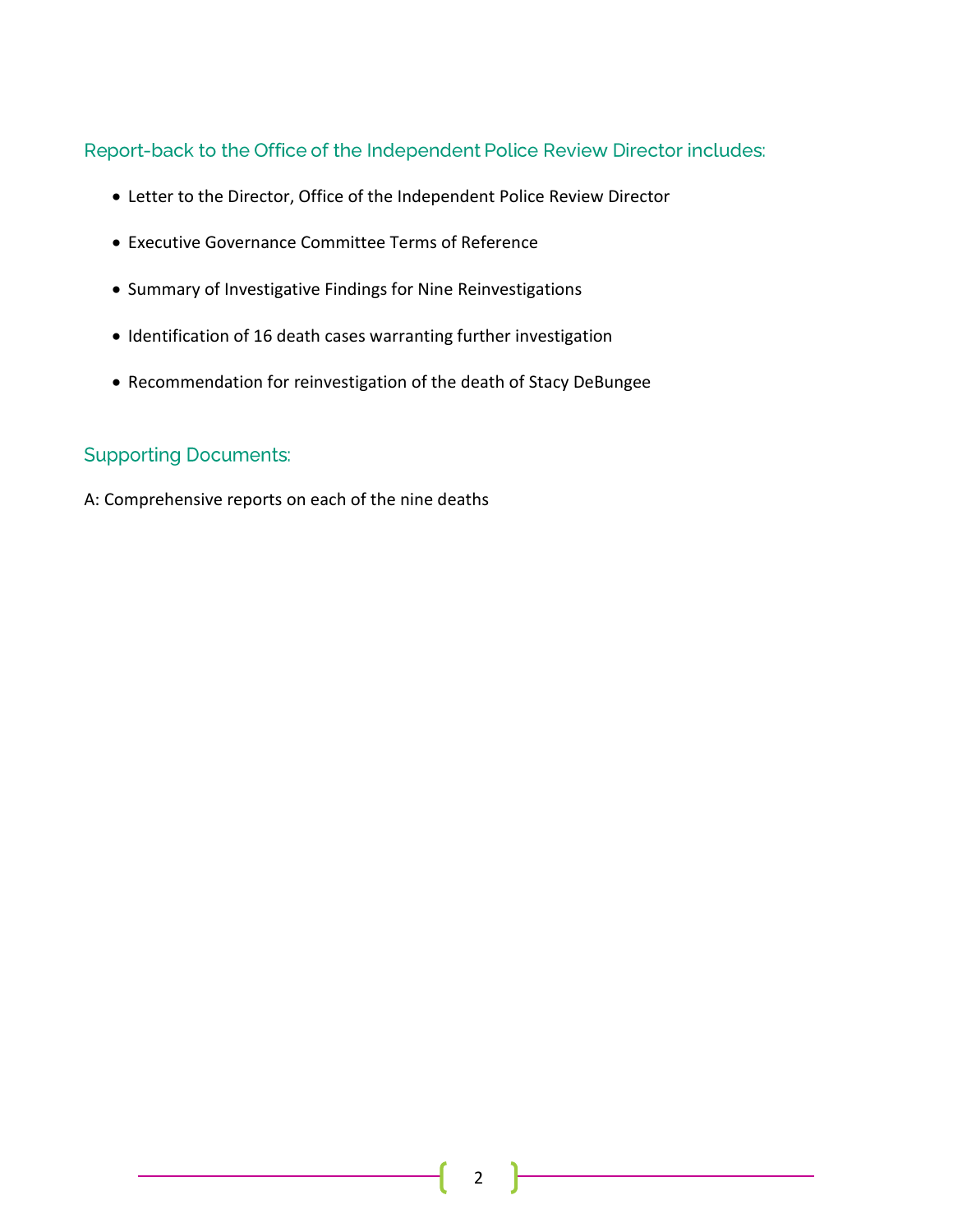# Letter to the Director, Office of the Independent Police Review Director

March 1, 2022

Stephen Leach, Director Office of the Independent Police Review Director 655 Bay Street, 10th Floor Toronto, Ontario M7A 2T4

Re: Office of the Independent Police Review Director (OIPRD) Broken Trust – Reinvestigations

Dear Director Leach:

We are writing to report back on the following four recommendations by the OIPRD in its Broken Trust report that were provided to the Thunder Bay Police Service (TBPS) and the Office of the Chief Coroner/Ontario Forensic Pathology Service (OCC/OFPS) regarding sudden death reinvestigations:

1. Nine of the TBPS sudden death investigations that the OIPRD reviewed are so problematic I recommend these cases be reinvestigated.

2. A multi-discipline investigation team should be established to undertake, at a minimum, the reinvestigation of the deaths of the nine Indigenous people identified.

3. The multi-discipline investigative team should establish a protocol for determining whether other TBPS sudden death investigations should be reinvestigated.

4. The multi-discipline investigation team should also assess whether the death of Stacy DeBungee should be reinvestigated, based on our Investigative Report and the Ontario Provincial Police review of the TBPS investigation. The team should also assess when and how the investigations should take place, without prejudicing ongoing Police Services Act proceedings.

As you are aware, the Executive Governance Committee (EGC) was formed in September 2019 to develop an approach to respond to these recommendations. Its purpose was to develop a framework for reinvestigation of the nine cases identified by the OIPRD and consideration of other cases, including Stacy DeBungee. We have included the terms of reference (TOR) that outlines the purpose, structure, roles and responsibilities of those involved to provide you with that background information.

While the initial timeline for completion was Summer 2020, the past two years were marred with logistical challenges resulting from the COVID-19 pandemic. The investigative teams had to pivot their approach to coordinate virtual interviews and meetings when possible. The investigation process took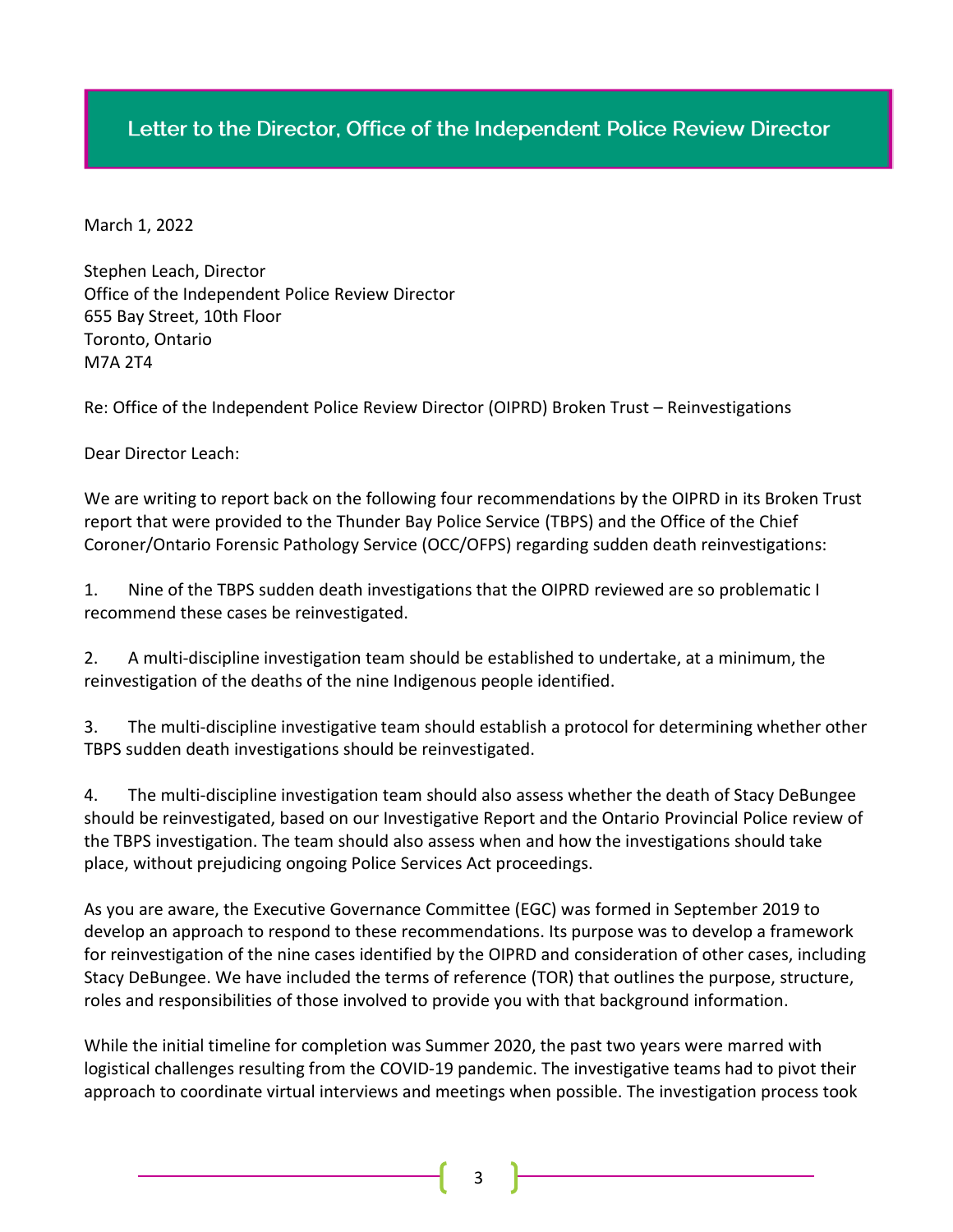far longer than expected; however, we are satisfied that the additional time ensured thorough investigations in pursuit of the truths surrounding these deaths.

Now that the recommendations above are satisfied, the EGC is providing you a summary of findings for: the nine reinvestigations; our recommendation for additional death cases to be considered for independent reinvestigation; and the approach taken for the Stacy DeBungee case. In accordance with the TOR, the EGC will also be providing this information to the TBPS and the Thunder Bay Police Services Board. In addition to the case summaries, we have also included a supporting document that includes the nine comprehensive reports for each of the reinvestigations that have been redacted for the purpose of sharing with families. While it was intended that the lead investigators and Chief Coroner would meet with all families to discuss the findings in advance of the completion of our report-back to you, unfortunately, the pandemic restricted travel. In September and October, meetings were held with five families; however, we have been asked to suspend further meetings until April 2022. In the meantime, the investigation reports have been shared with the families by way of their support representatives with the exception of one report that required a recent addition. That family is aware the report will be provided late February/early March. We have been in touch with the remaining families and they prefer meeting in person instead of virtually, hopefully in April.

During the reinvestigation work and EGC discussions, it was recognized that a separate final report should also be prepared. The intention of the report is not to provide the level of detail contained in the nine reinvestigation reports; but instead, more broadly identify the results, lessons learned, input from families and Broken Trust team members, and provide recommendations based on the cumulation of all the information and interactions. An experienced writer was secured to lead writing the report and additional individuals were identified to work together to complete this task. While the premise of the reinvestigation response to the Broken Trust recommendations was based on collaboration, sharing and learning, evidence of systemic racism was recognized during the reinvestigation process as well as restriction of information and failure to equally share information with all investigative members, including the EGC. The occurrences created a challenging environment for the writing team to conduct their work in a meaningful, culturally safe manner.

Based on the feedback from the writers and advice provided by Indigenous members of the EGC, Investigative Resource Team and community leadership, there is a strong desire to produce a report that is meaningful, reflective, applicable, culturally respectful and trauma informed. It was decided that this task would be most appropriately positioned outside of the existing Broken Trust reinvestigation framework to ensure a fresh and unbiased approach. It was advised that the report not take on the tone of the reinvestigation reports; instead, be a learning tool that can assist in addressing the roots of the trauma involved in these cases and other police interactions to unveil the truths that are real and a pathway for healing and reconciliation for the families and communities.

The report writing will occur outside of the Broken Trust reinvestigation framework to ensure that those preparing the report have unfettered access to the materials gathered at all stages of the reinvestigation, including thoughts, experiences and recommendations made by those involved in the investigation process – the families and their supporters, the investigative teams, Indigenous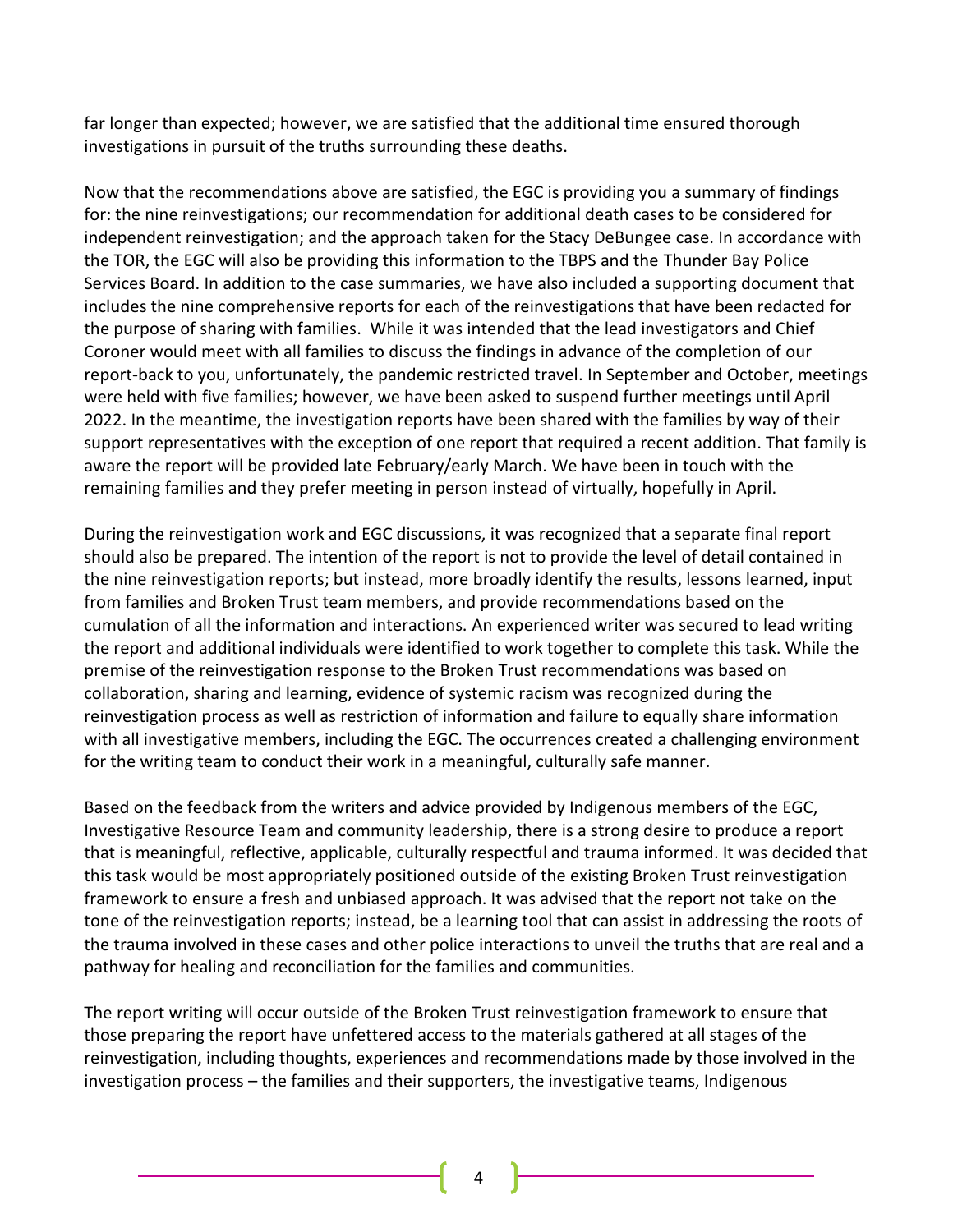leadership and the EGC. This can be achieved and fits logically, and legally within the purview of a Chief Coroner commissioned report.

For this approach, the Chief Coroner is not part of the report preparation; rather, works with others to assemble a team under the authority of the Coroners Act to apply their expertise and knowledge to look at all relevant information and provide their assessments and recommendations. The subject matter expert group identifies the process of review and sets out the approach, organization, composition, and structure of the final product that provides their assessment, observations and (usually) recommendations leading to a pathway forward. The process is chosen by the group with either one or more assigned leads to guide the process. The 'report' is provided to the Chief Coroner and the group may, and does in some cases, provide a recommendation distribution plan and how to most appropriately share the findings. The EGC agrees this approach provides for a bias-free analysis of the materials from an Indigenous-led perspective. It is separate from the individual disciplinary oversight of EGC members (i.e. Chief Coroner, Chief Forensic Pathologist and Thunder Bay Police Chief).

We would be remiss not to mention the dedication and diligent work of the investigative and resource teams under the leadership of Detective Superintendent (retired) Kenneth Leppert. In addition to the police services that provided investigative services – Anishinabek Police Service, Nishnawbe Aski Police Services, OPP, Peel Regional Police, Royal Canadian Mounted Police, South Simcoe Police Service, TBPS, Treaty Three Police Service, expertise was also provided by members of the Ministry of the Attorney General, Baawaating Family Health Team, Centre of Forensic Sciences, the OCC/OFPS and the University of Toronto.

Being part of this process has been a humbling, and informative undertaking. The very issues that were identified in the Broken Trust Report were clearly illustrated throughout these reinvestigations. A key purpose of the Broken Trust reinvestigations was to learn from reinvestigating the deaths to determine if there were deficiencies in approaches that could lead to better investigations and truth-finding in the future. In seeking and identifying trends in approaches we are hopeful that the results of the investigations are taken seriously and lead to better investigative techniques in the future and potentially prevent further deaths.

It has been a great honour to be part of this very important undertaking and we are open to meeting with you to discuss our findings, experiences and any of the information included in this report-back.

Sincerely,

The Broken Trust Executive Governance Committee: Chair: Justice Stephen Goudge Members: Chief Sylvie Hauth, Dr. Dirk Huyer, Dr. Michael Pollanen, Helen Cromarty, Irene Linklater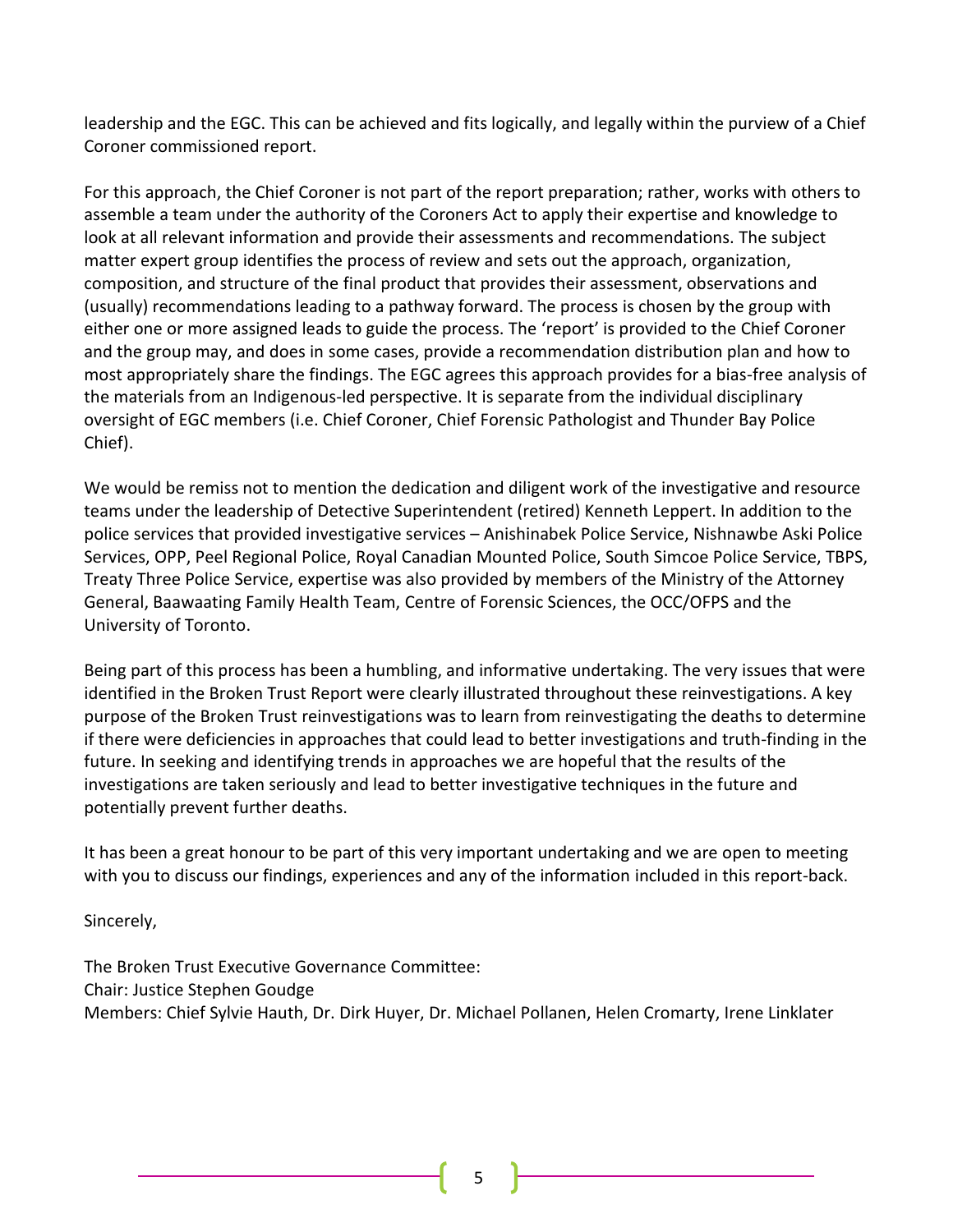Broken Trust Recommendation #2: A multi-discipline investigation team should be established to undertake, at a minimum, the reinvestigation of the deaths of nine indigenous people identified.

# **TERMS OF REFERENCE STRUCTURE AND ROLES**

## **PURPOSE**

The Office of the Independent Police Review Director (OIPRD) recent report into investigations of deaths of First Nations people in Thunder Bay, "Broken Trust", identified systemic failings of death investigations. It recommended that nine of the cases that were reviewed be reinvestigated:

- 1. M.N. in Broken Trust
- 2. O.P. in Broken Trust
- 3. Q.R. in Broken Trust
- 4. S.T. in Broken Trust
- 5. C.D. in Broken Trust
- 6. G.H. in Broken Trust
- 7. A.B. in Broken Trust
- 8. E.F. in Broken Trust
- 9. I.J. in Broken Trust

In response, the Thunder Bay Police Service, the Office of the Chief Coroner and the Ontario Forensic Pathology Service prepared an independent, multi-disciplinary and multi-agency team approach that would use basic principles to reinvestigate these cases.

The goals of these enhanced investigations include:

- Truth-seeking and transparency
- Supporting the administration of justice
- Development of the Thunder Bay Police Service investigation team through application of best practices
- Enhancing professional collaboration among the partner agencies
- Community confidence in outcome/results of reinvestigations
- Restoring the confidence of the public and the affected communities and families

6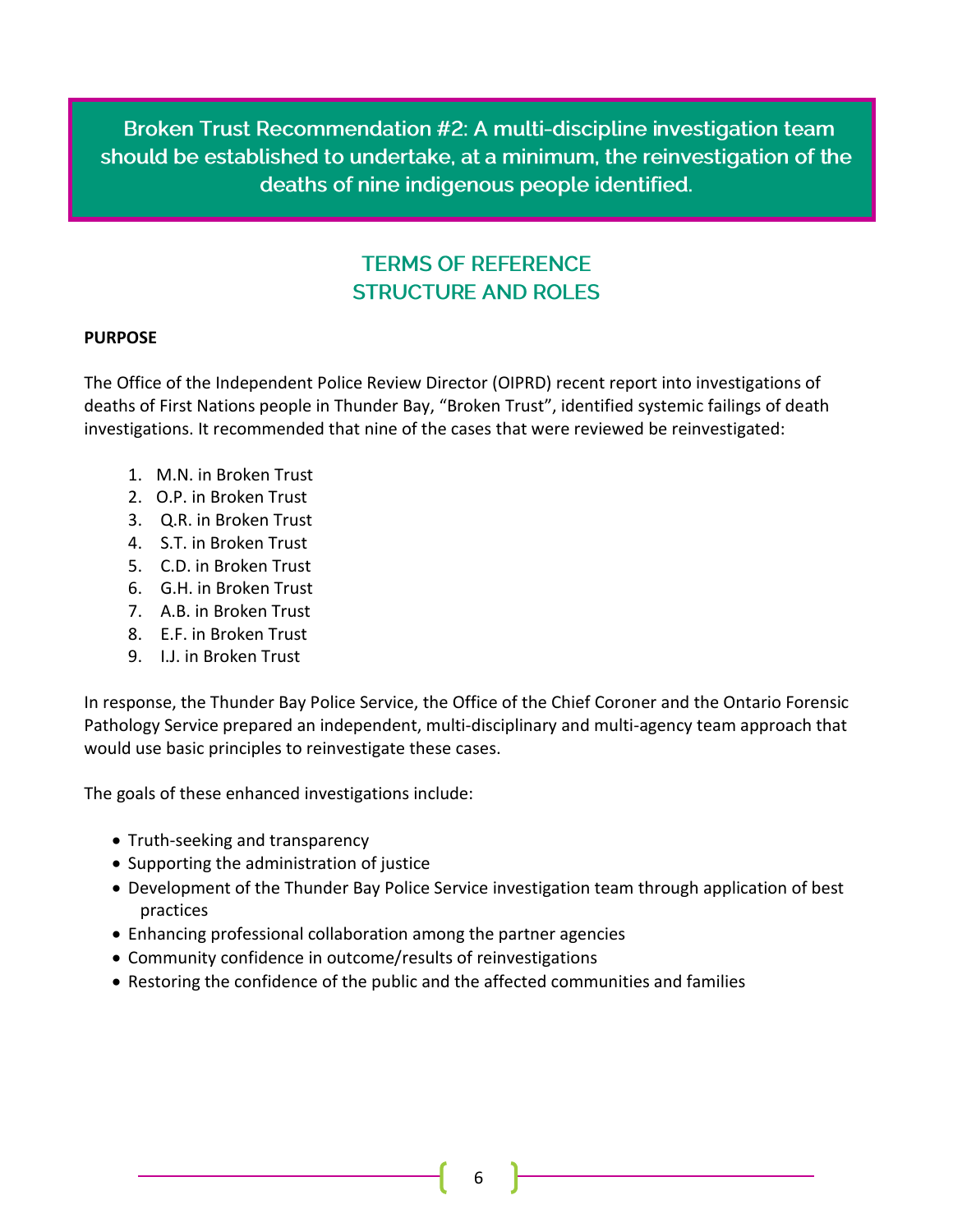# **REINVESTIGATION STRUCTURE**

A three-tiered oversight framework to manage and conduct the reinvestigations.

- Executive Governance Committee:
	- o Nishnawbe Aski Nation (NAN) Grand Chief Alvin Fiddler \*replaced by NAN Legal Services Director Irene Linklater
	- o Honourable Justice Stephen T. Goudge
	- o Dr. Dirk Huyer, Chief Coroner for Ontario
	- o Dr. Michael Pollanen, Chief Forensic Pathologist for Ontario
	- o Chief Sylvie Hauth, Chief of Thunder Bay Police Service
	- o Ms. Helen Cromarty, First Nation Elder
- Investigative Resource Committee:
	- o Dr. Kona Williams, Forensic Pathologist
	- o Dr. Linda Kocovski, Forensic Pathologist
	- o Dr. Annelind Wakegijig, Coroner
	- o Dr. Barry McLellan, Investigating Coroner
	- o Kimberly Murray, Assistant Deputy Attorney General, Indigenous Justice Division, Ministry of the Attorney General
	- o Susan Orlando, Crown Attorney, Ministry of the Attorney General
	- $\circ$  Other expertise as required such as toxicologist, forensic identification officer, representatives to support families, etc.
- Blended Investigative Team:
	- o Detective Superintendent Ken Leppert (retired OPP) LEAD
	- o Nishnawbe Aski Police Service (NAPS) Detective Constable
	- o Thunder Bay Police Service (TBPS) Detective Constables (5)

## **ROLES**

## **Executive Governance Committee**

- Oversee the re-investigations
- Develop and approve the reinvestigation framework, procedures and terms of reference
- Track progress against key milestones
- Meet as required to complete necessary tasks
- Approve all completed reinvestigations
- Make public the reinvestigation findings as appropriate
- Brief senior officials and key stakeholders
- Make recommendations for future investigations as appropriate

## **Investigative Resource Committee**

• Act as expert resources for the Blended Investigative Team

7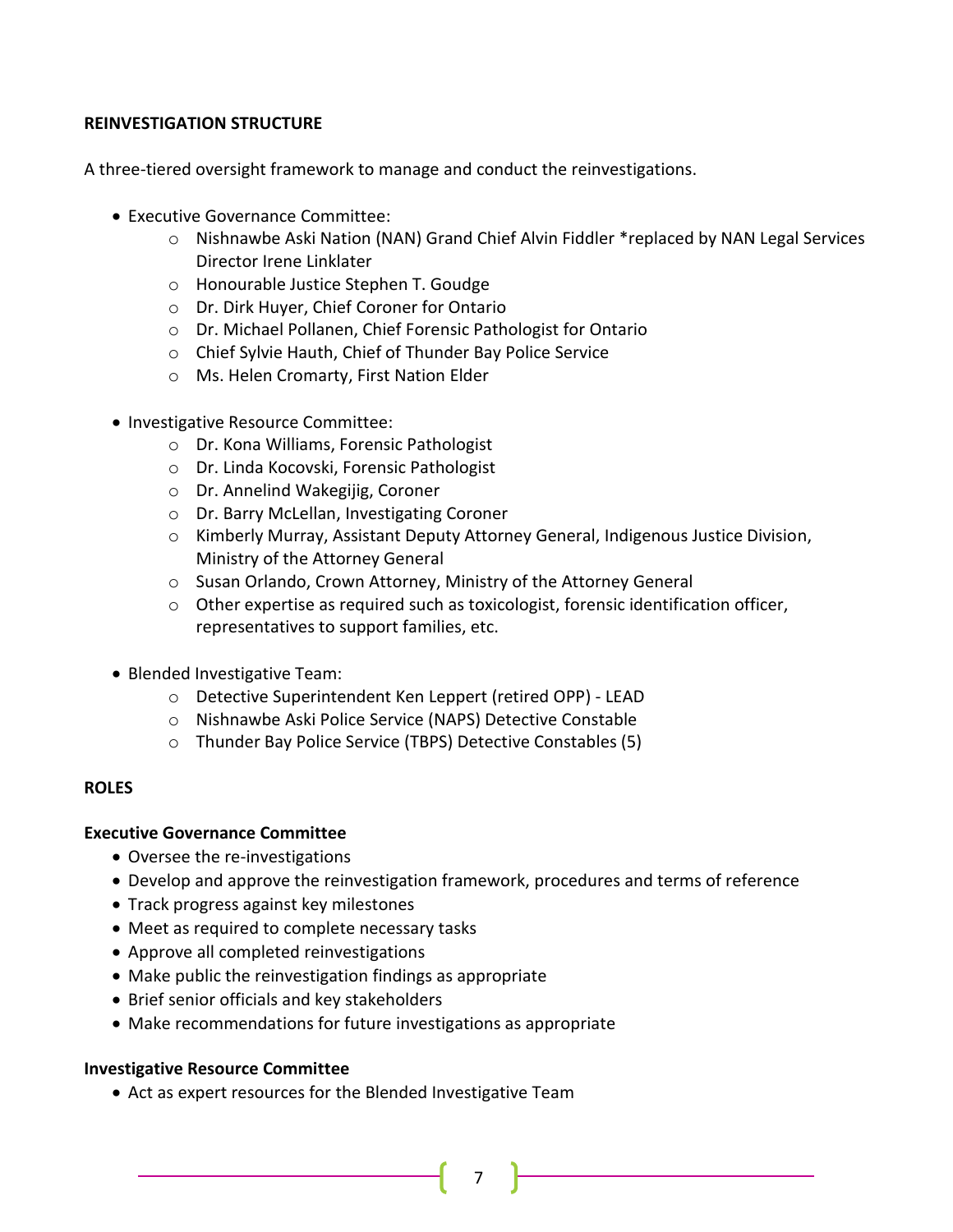- $\circ$  Sub-committees with particular expertise may be struck to respond to specific questions
- Provide support to Blended Investigative Team regarding:
	- o Ensuring all existing information is obtained
	- $\circ$  Ensuring culturally safe trauma focused support is available to family members
- Meet at the discretion of the Blended Investigative Team, but no less than once every two months

# **Blended Investigative Team**

- Conduct police reinvestigations
	- o Gather all existing information regarding each of the nine cases:
		- coroner investigations
		- inquest briefs
		- police reports/files
	- o Utilize Major Case Management principles to support the reinvestigations
- Each case to be investigated by the external police service appointee, plus one or more investigators from TBPS and NAPS
- Communicate with the affected communities and families
- Ensure support for families affected by the reinvestigation of the deaths (culturally safe trauma focused support)
- Report to the Investigative Resource Committee and Executive Governance Committee
- Share with the Executive Governance Committee additional cases identified during the reinvestigation work that, in the view of the team lead, would warrant further investigation

# **CRITICAL PATH**

A one-year timeframe for the reinvestigations:

- **June 18, 2019**, obtain approval from the Thunder Bay Police Service Board o Announcement of the reinvestigation structure, framework and timelines
- **September to December 2019**, commence reinvestigation
	- $\circ$  September and December 2019, Blended Investigative Team meet with Investigative Resource Committee for update
- **January 2020**, all levels of reinvestigation meet with Executive Governance Committee for update
	- o Update to be made public as appropriate
- **March and May 2020**, Blended Investigative Team meet with Investigative Resource Committee for update
- **July 2020**, all reinvestigations complete and final report presented to the Executive Governance Committee for review, approval and public release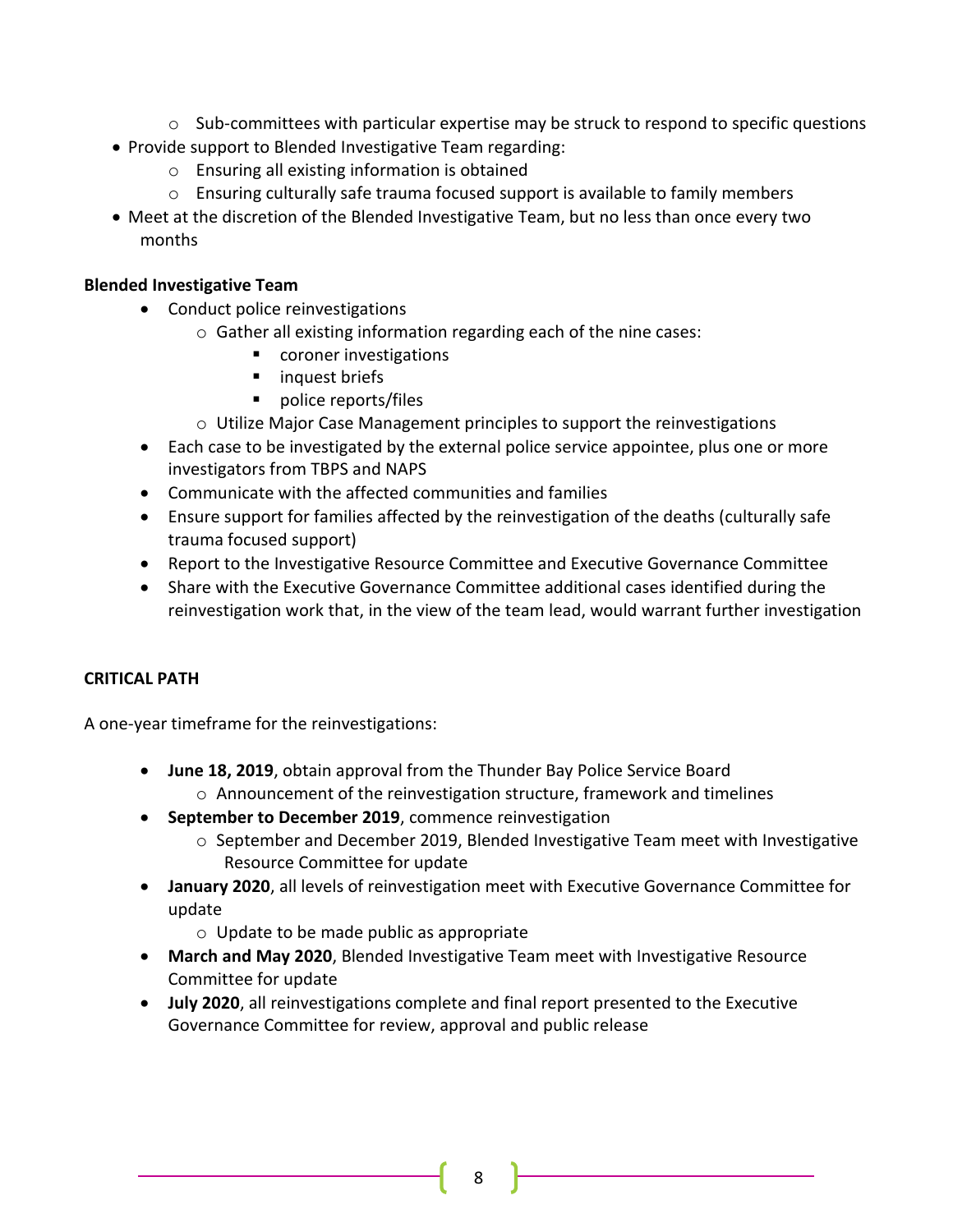# **REINVESTIGATION COSTS AND RESOURCES**

- The Thunder Bay Police Service is responsible for the costs of the reinvestigations relating to:
	- o adequate facilities and equipment
	- $\circ$  approved officer travel, meal and accommodation expenses in accordance with the policies of the TBPS
	- $\circ$  remuneration and expenses of any individual contractors (e.g., retired police officer(s) and judge), honorarium for Elder
- Culturally safe support for families will be arranged and funded through existing programs
- The partner agencies will contribute in-kind expertise and will cover the salary and benefits of participating members
	- $\circ$  Coverage for travel expenses to attend meetings may be subject to negotiation with the TBPS and in accordance with the policies of the TBPS

# **CONFIDENTIALITY**

The participants agree to not to disclose or publish any information they receive without the prior consent of the Executive Governance Committee.

# **\* CONFLICT OF INTEREST**

The Executive Governance Committee will be consulted as necessary to address any emerging real or perceived conflicts of interest.

\* NOTE: Further to the Terms of Refence, the EGC approved a Conflict of Interest Protocol in which the ECG agreed on a process whereby any member(s) may declare a Conflict of Interest and recuse themselves (e.g. if they had involvement in a case in question) or any member can raise a potential Conflict of Interest regarding another member(s). Either way, the matter is discussed by the EGC including the person with the real or perceived conflict of interest.

# **PART B: PARAMETERS FOR REINVESTIGATION**

The Executive Governance Committee has set the following parameters for reinvestigation to ensure a balanced, thorough and consistent reinvestigation of the nine deaths:

# **A: INVESTIGATION TO COVER THE FOLLOWING THREE DOMAINS CONSISTENT WITH THE FIRST PRINCIPLES OF INVESTIGATION:**

- 1. **Factual:** Fully explore and reinvestigate the history, scene and circumstances of each of the deaths.
	- Discreet investigative tasks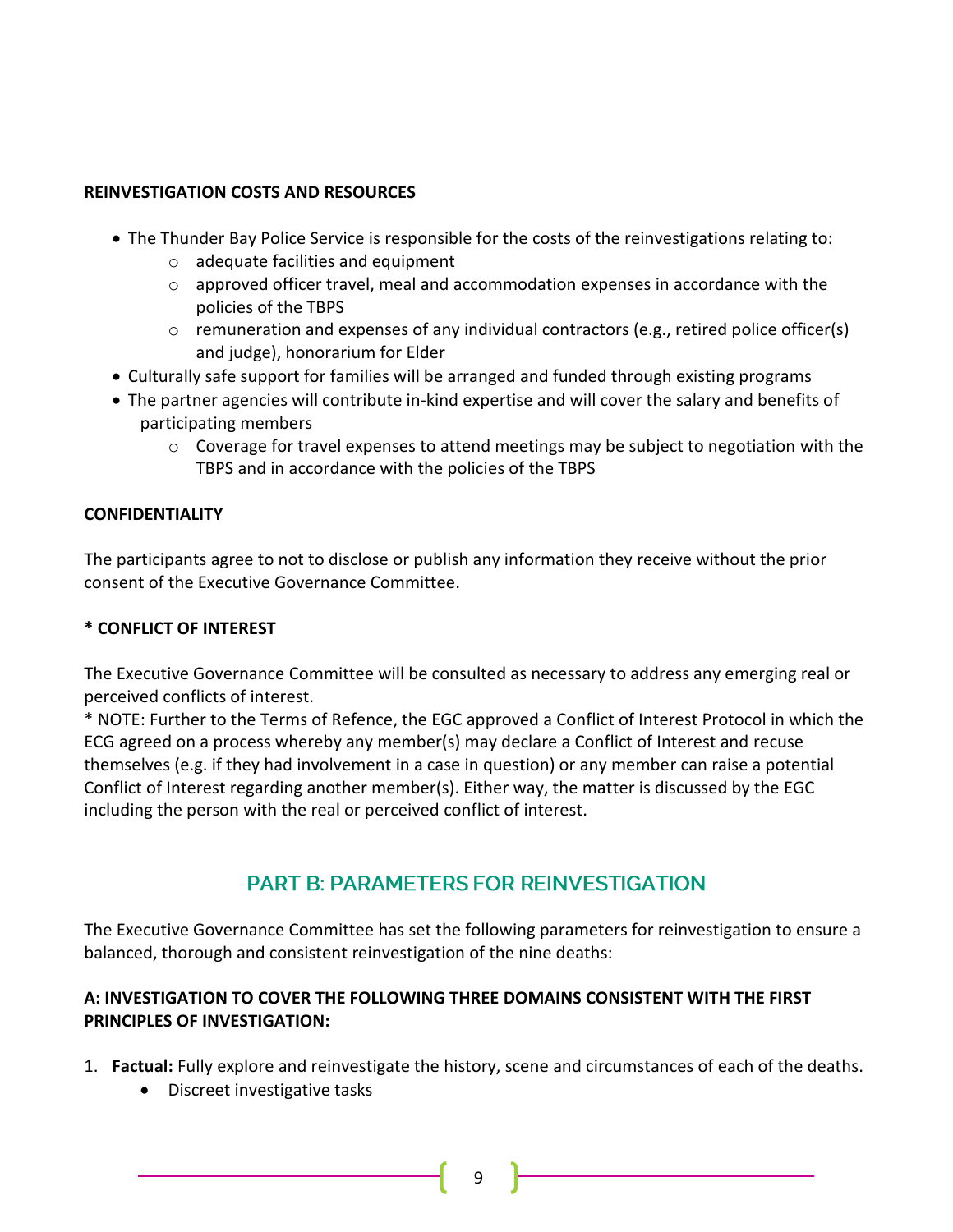- Natural history of the person
- What happened at the time of death and time leading into it hours, days etc.
- 2. **Factual:** All medical and scientific aspects of the deaths must be reinvestigated by the coroner, forensic pathologist and forensic scientists
- 3. **Derive from facts:** multidisciplinary consensus-based opinion/analysis.
	- Reconstruction of the events leading to death and how the death occurred.
	- Nuanced analysis Complete a wholistic analysis evaluating for intersections between the person, the examination, forensic testing findings and the circumstances of the death

# ➢ **OUTPUT:**

Look at the facts of all nine deaths both in isolation then in comparison to each other – similarities, trends.

The Executive Committee further expects:

- 1. Families need to be re-interviewed.
	- Potential information or theories the family or others may have need to be investigated.
	- Families must be provided culturally safe trauma informed support prior to, during and after discussions with the investigators
- 2. In addition, interviews need to be completed of any key witnesses/informants in the initial investigation or new ones that may come up in the re-investigation.
- 3. Scenes will all be revisited and photographically recorded.
	- Possible forensic mapping of the locations of the deaths. Evaluating for potential hazards that may identify opportunity for public safety enhancement.
	- Complete an analysis of each of the death scenes for similarities and common factors.

# ➢ **OUTPUT:**

Completed physical report that takes into account all of the above.

• Delivered to the Executive Committee for provision to the TBPS Board and can, at least in part, be made public.

Guiding Principle: It is necessary to ensure confidence in the ability to investigate and to reinvestigate without bias.

DATE: September 2019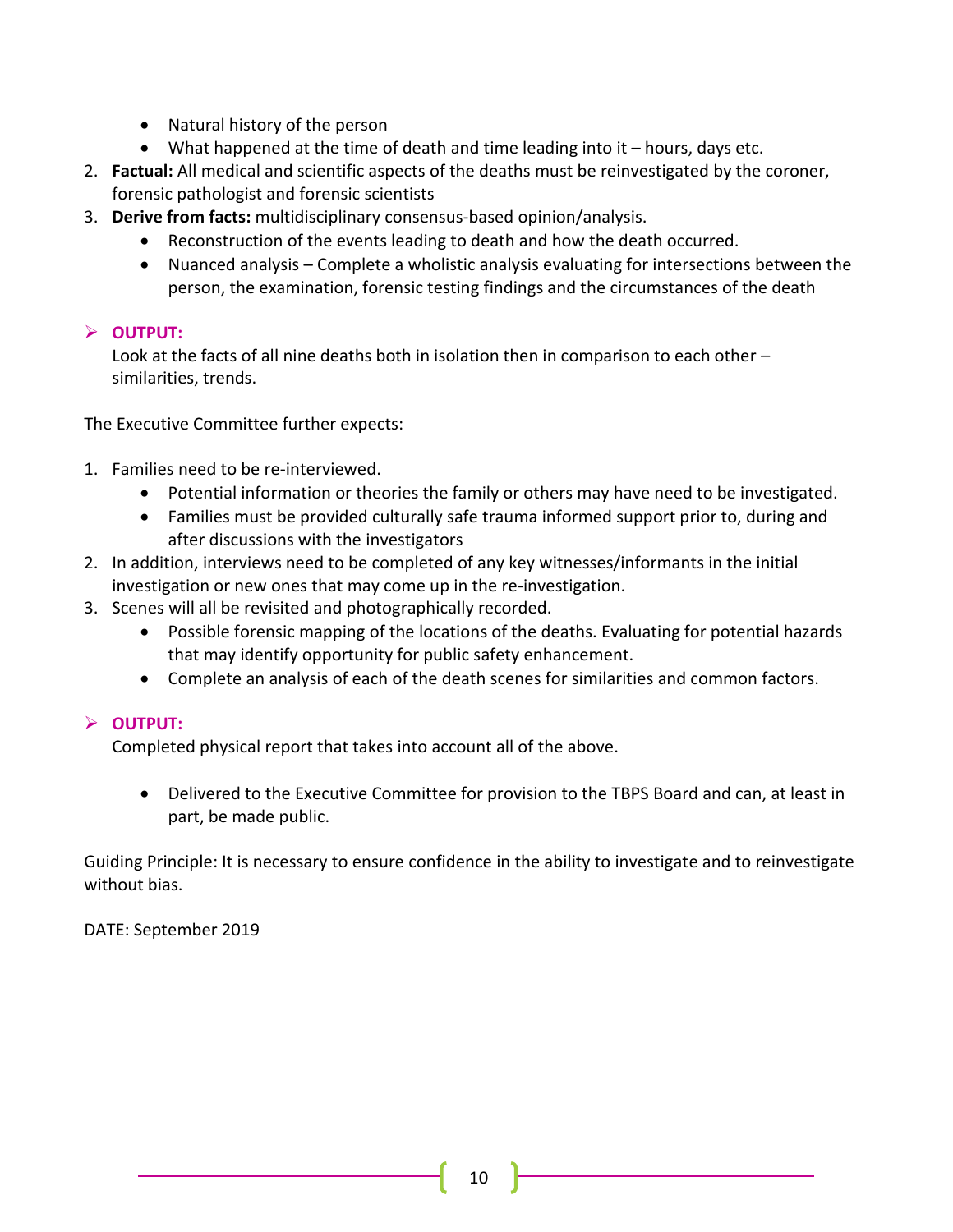# Broken Trust Recommendation #1: Nine of the TBPS sudden death investigations that the OIPRD reviewed are so problematic I recommend these cases be reinvestigated.

# SUMMARY OF INVESTIGATIVE FINDINGS FOR THE NINE REINVESTIGATIONS

The nine deaths recommended for the reinvestigation took place between 2000 and 2017. For each of the reinvestigations, the team provided details of what was done during the investigations and the results of their findings. This included identifying any issues they found with the original investigations. One of the frequent observations was that Major Case Management (MCM) was not applied.

The Province of Ontario developed the Major Case Management (MCM) system in 1997 in partnership with the Ontario policing community. The impetus of MCM was to develop one standard case management system for use by all Ontario police services. This system was to allow a higher standard across the province, allow linked cases to be integrated and to promote cooperation and information sharing between law enforcement agencies. The MCM system outlines criteria offences to be deemed as major cases and made a distinction between threshold and non-threshold offences in which a Primary Investigator shall be deemed and MCM utilized.

In each major investigation a command triangle shall be formed consisting of Major Case Manager, Primary Investigator and File Coordinator. Specialized, Ministry approved software, called PowerCase, is to be utilized when investigating a major case. Each role has assigned duties. Very specific requirements are outlined in the Manual as it relates to scene investigation, forensic identification, field investigations and canvassing. In 2017, the MCM underwent numerous changes which expanded the offences that meet the threshold.

Threshold cases, as they existed prior to 2017, include homicides, not all sudden deaths, and missing person occurrences where the circumstances indicate a strong possibility of foul play. In 2017, offences were added as non-threshold offences which includes missing persons, where police have yet to ascertain whether foul play is involved when the individual remains outstanding and unaccounted for 30 days after being reported missing.

All of the Sudden Deaths referenced herein should be looked at in light of the above. Some may still not fall under the MCM model at this time.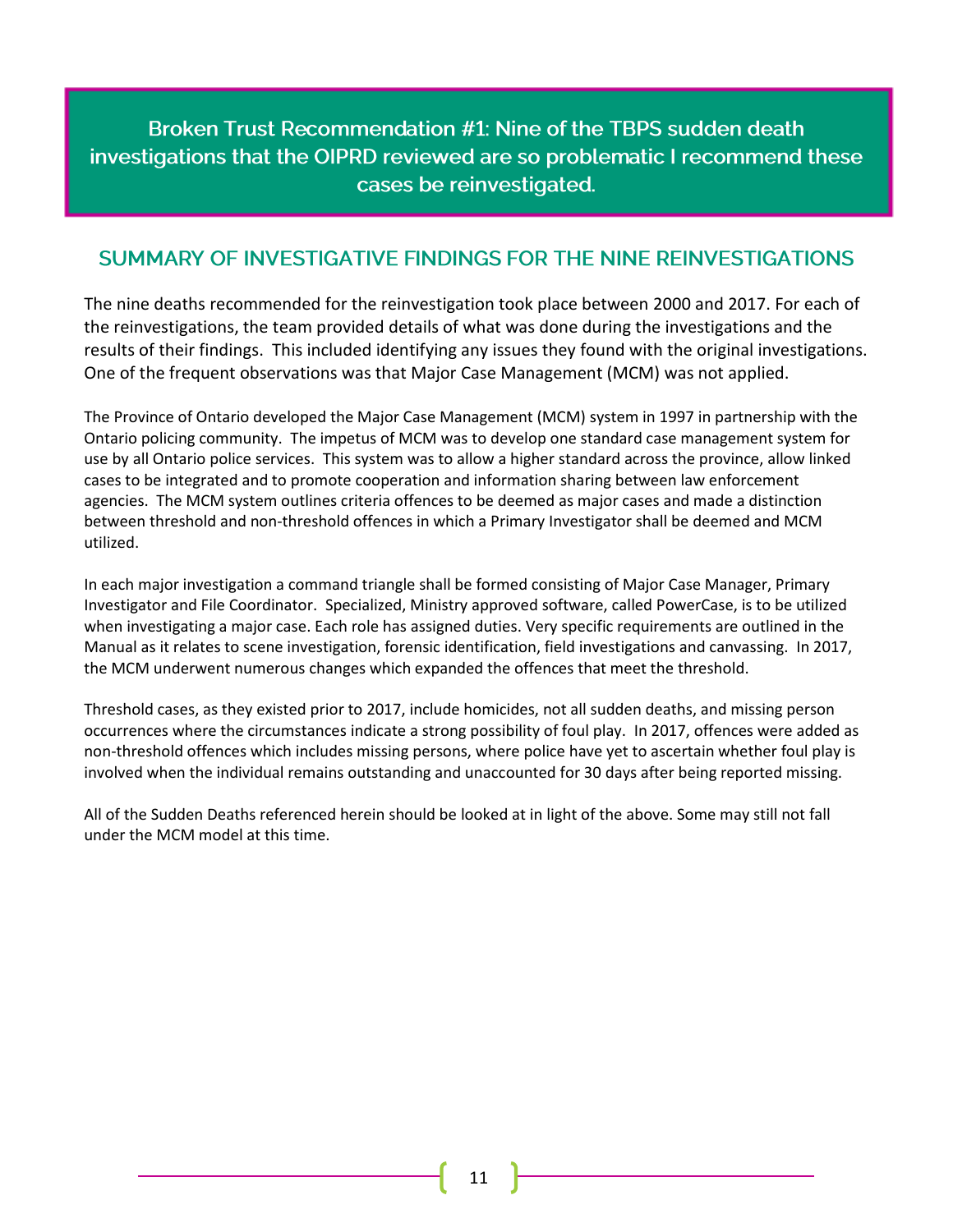# 1. M.N.: Death investigation summary of final report

**Deceased:** M.N.

**Reported Missing:** October 29, 2000

**Body Discovered:** November 11, 2000

**Incident Location:** Kaministiquia River Heritage park

**Cause and Manner of Death:** The initial cause of death (2000) was drowning and manner of death of accident. At the conclusion of the Coroner's Inquest (June 28, 2016) the Verdict of the Coroner's Jury concluded the cause of death was drowning and manner of death undetermined. This did not change as a result of the 2020-21 reinvestigation.

## **REINVESTIGATION**

## **All Existing Documents Reviewed by the Investigative Team:**

- Environmental Information assessment of the weather conditions during the period that M.N. was missing (sunrise, sunset and temperature)
- Original investigative files:
	- Audio/visual interviews
	- Coroner's Investigation Statement, Post-Mortem Report and Toxicology Report
- Ontario Provincial Police inquest preparation files which include:
	- 1050 files (audio/video interviews, written statements)
	- 785 pages of transcripts from the 2015 inquest
	- Transcripts from 183 individuals who were interviewed during the investigation.
	- Evidence and Exhibits from the investigation/inquest (articles of clothing and a note)
		- All items re-examined by the Forensic Identification Unit.
- Independent Review of Medical Examinations/investigation:
	- Conducted by coroner and forensic pathologist members of the Investigative Resource Committee
	- In addition, an investigating coroner from the Baawaating Family Health Team, completed an independent review of all forensic file related to the M.N. death investigation.
- Scene Re-Examination: May 6, 2020
- Investigated into the several stories in the community that were circulating following the death (drug/gang involvement, murdered by being weighted down by rocks; potential drug debts).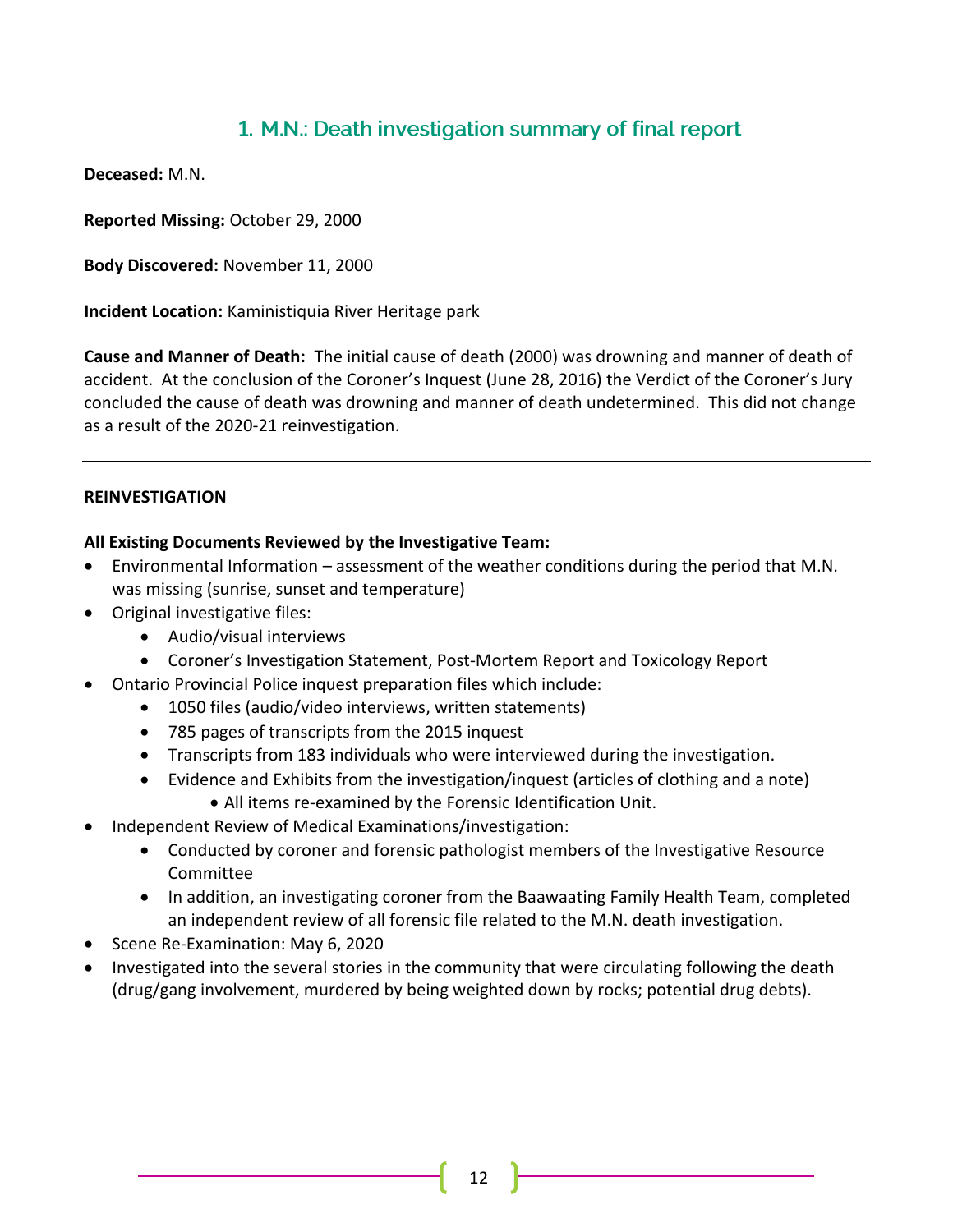# **INVESTIGATIVE ISSUES IDENTIFIED DURING REINVESTIGATION of ORIGINAL TBPS/CORONER INVESTIGATION:**

- 1. The scene was cleared immediately and not preserved
- 2. No request was made to obtain a copy of the video surveillance from the James Whalen Tug Boat. As a result, the video was overwritten and not able to be obtained.
- 3. M.N.'s clothing was placed in a garbage bag which was secured with a knot and string. The garbage bag was then placed inside a banker's box. A property tag was affixed to the exterior.
- 4. No crime scene continuity register was located within the investigative file. There was no mention of one being completed within a report.
- 5. There appears to have been minimal follow-up after the discovery of M.N.'s body, e.g. limited follow-up interviews.
- 6. There is no mention within the investigative file that a canvass had been completed.
- 7. No follow-up was completed pertaining to the conflicting information received from three key witnesses.
- 8. Limited discussions between the investigators, the Forensic Identification Unit, the coroner and the pathologist with regard to the injuries and findings.
- 9. The cause of death was drowning. The pathologist noted he had more investigative techniques to do before a final report was submitted. There is no report on file which indicates if any additional techniques were performed.
- 10. There is no report on file pertaining to the clothing that was seized by the investigators.
- 11. There appears to have been no consideration for forensic analysis of any of the exhibits.
- 12. The decision to bring in divers was at the discretion of the Thunder Bay Police command staff. When a family member made the request on November 4, 2000, he was told there was no evidence to suggest that M.N. was near the river at the time he went missing.
- 13. There was no underwater search for evidence after M.N. was located.
- 14. Several main witnesses, whom were with M.N. the day/night he went missing were never re-interviewed after the discovery of his body.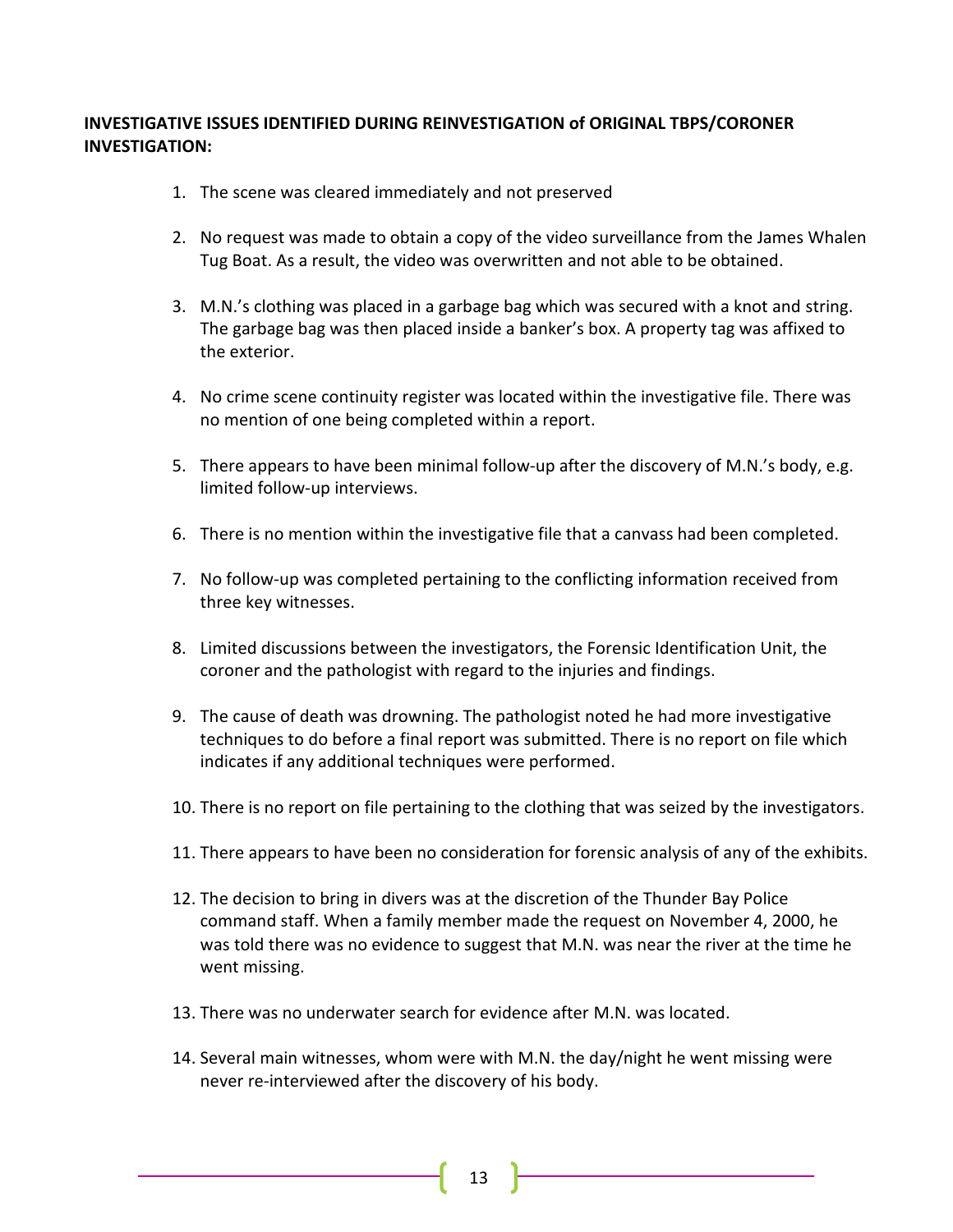- 15. Two witnesses should have been cautioned prior to their interviews taking place as a result of investigators receiving information which suggested M.N. may have been assaulted the night he went missing.
- 16. Only four interviews were recorded by way of audio/video.
- 17. There is no indication within the file that there was discussion related to the injuries on M.N.
- 18. The investigation should have been treated as suspicious from the onset and Major Case Management practices should have been engaged.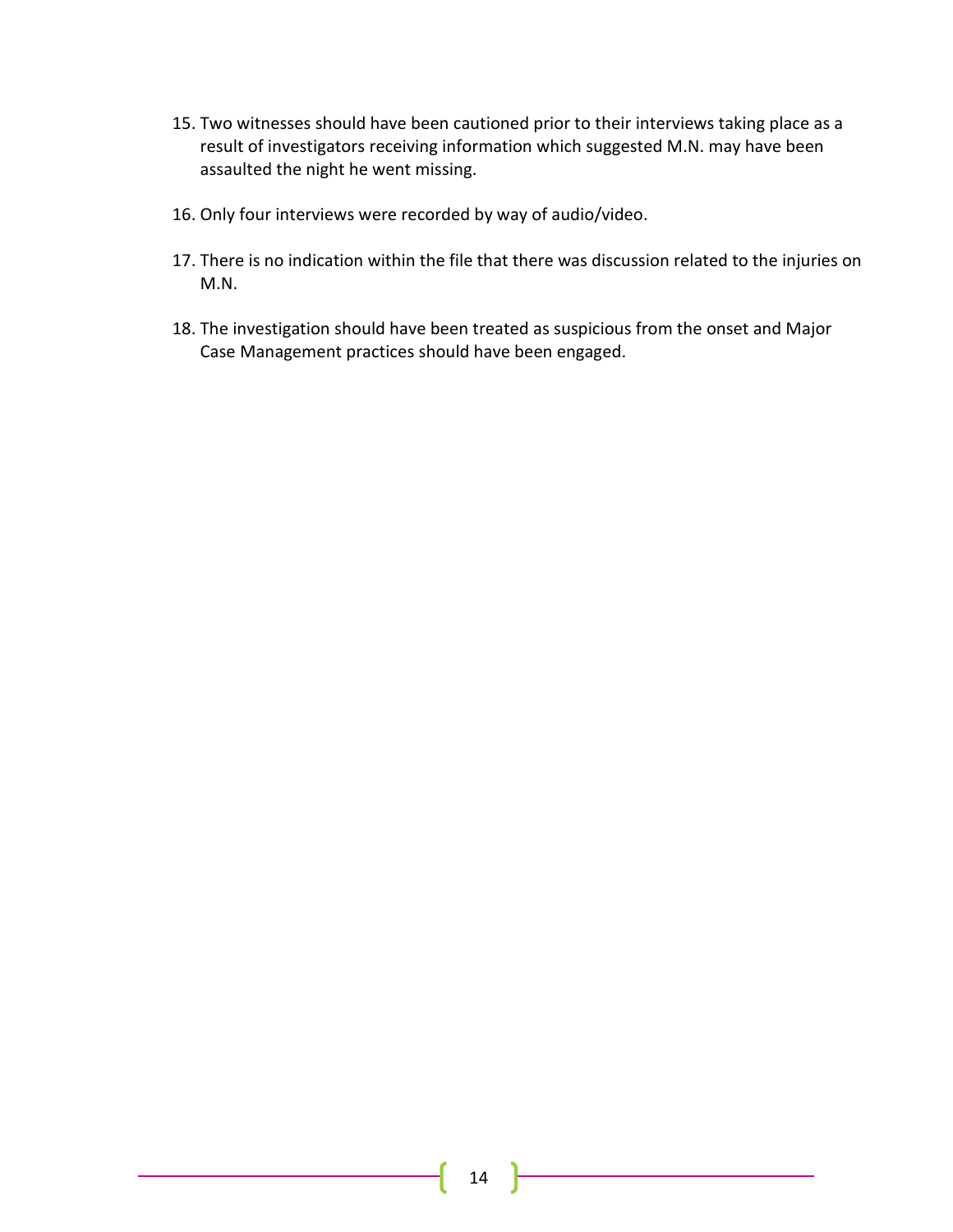# 2. C.D.: Death Investigation Summary of Final Report

**Deceased:** C.D.

**Dispatch Date/Time:** February 5, 2014 – 0921 hours

**Incident Location:** Thunder Bay, Ontario

**Cause and Manner of Death:** The cause of death was ligature by hanging and manner of death was deemed suicide. These findings were unchanged from those provided in the initial death investigation.

#### **REINVESTIGATION**

#### **All Existing Documents Reviewed by the Investigative Team:**

- Original investigative files:
	- Audio/visual interviews (21)
	- Emergency Services reports and recording
	- Coroner's Investigation Statement, Post-Mortem Report and Toxicology Report
- C.D.'s mother interviewed (January 2020). She had not been interviewed in the initial investigation. Names of several people C.D. was friends with before her death were provided.
- All evidence that was seized during the original investigation was reviewed the ligature (belt) had not been subjected to forensic testing. Testing for DNA was completed at the Centre of Forensic Sciences (CFS).

#### **Scene Re-examination:**

• January 28, 2020 an extensive scene re-examination was conducted under the authority of a coroner on the Investigative Resource Team. The Thunder Bay Police Forensic Identification Unit assisted as well as the Unmanned Aircraft System (UAS) and an engineering firm using an anthropomorphic test device (ATD), or 'crash test dummy' to determine whether competing theories were possible.

#### **Independent Review of Medical Examinations/investigation:**

- Conducted by coroner and forensic pathologist members of the Investigative Resource Team.
- In addition, an investigating coroner from the Baawaating Family Health Team, completed an independent review of all forensic file related to the C.D. death investigation.
- In addition to the scene re-examination, Peel Regional Police Forensic Identification Service completed an independent review of all forensic evidence.
- Cellular Communication Device Extraction and additional investigative work.
- Key witnesses were re-interviewed.

15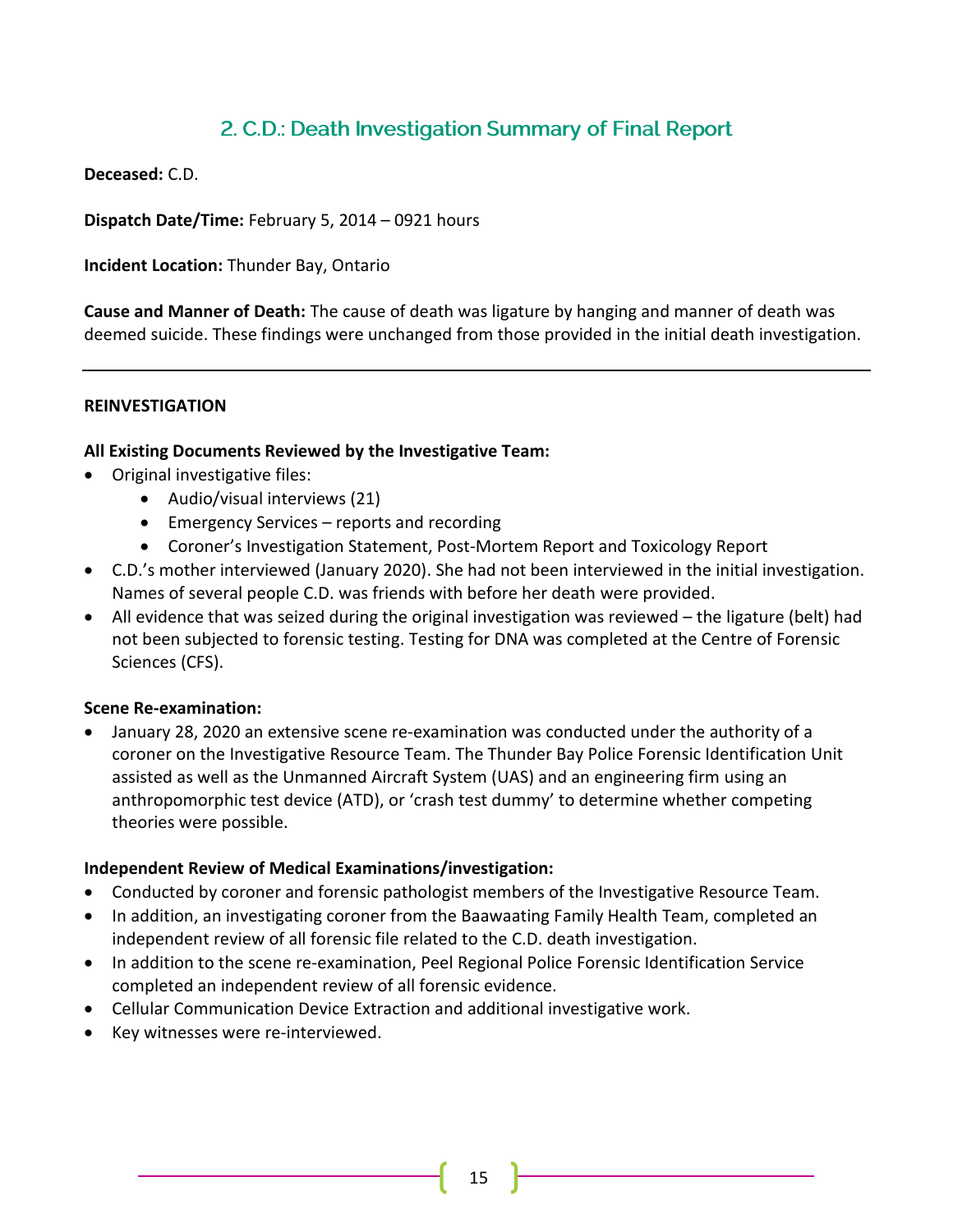# **INVESTIGATIVE ISSUES IDENTIFIED DURING REINVESTIGATION of ORIGINAL TBPS/CORONER INVESTIGATION:**

- 1. The C.D. death investigation was problematic from the very start. When officers arrived on the scene, a key witness identified himself verbally and provided no photo identification to the officer. Furthermore, he was permitted to re-enter the apartment which should have been treated as a crime scene. As a result of allowing this potential person of interest re-enter the apartment, a cellular communication device was taken without the officer's knowledge. The device may have revealed evidence in relation to the death of C.D.
- 2. The individual left the apartment and attended the hospital which was confirmed by investigators. There was minimal effort put into locating this person who was presumed to be the last person with C.D. prior to her death. This person was not formally interviewed by investigators until years later. The person recalled a different version of events than what he initially told responding officers. Furthermore, the individual was arrested by TBPS on October 11, 2016. While in custody, he was never interviewed in relation to C.D.'s death.
- 3. After the Criminal Investigation Branch (CIB) arrived on scene, it appears that minimal discussion took place between them, the Forensic Identification Unit and the attending coroner. The death was determined to be non-suspicious resulting in no further investigative steps. These steps could have included a scene canvass to identify potential witnesses or video surveillance footage. During the reinvestigation, investigators located a surveillance camera however, the retention period was six months. Surveillance footage may have identified persons attending the apartment or provided pertinent information to the investigation.
- 4. Additional forensic work and photographs should have been completed at the scene. Investigators were unable to determine if C.D.'s hand touched the overhead pipe; however, they were able to confirm it was possible for C.D. to reach the pipe. Testing for blood and weight bearing should have been completed at the time of the incident.
- 5. The 9-1-1 recording was not retained as the investigation was determined to be non-suspicious. During the reinvestigation, investigators were unable to review the 9-1-1 recording due to the TBPS retention period being six months. This recording may have provided to be valuable information about the key witness.
- 6. None of the first responders were interviewed at the time of the incident. This is not usual practice when a death is deemed non-suspicious. Had the death been deemed suspicious and interviews completed, pertinent information may have been learned.
- 7. Investigators should have interviewed family and friends at the time of the incident. This would have helped to establish a timeline leading up to the events on February 5, 2014.
- 8. The investigation should have been treated as suspicious from the onset and Major Case management practices should have been engaged.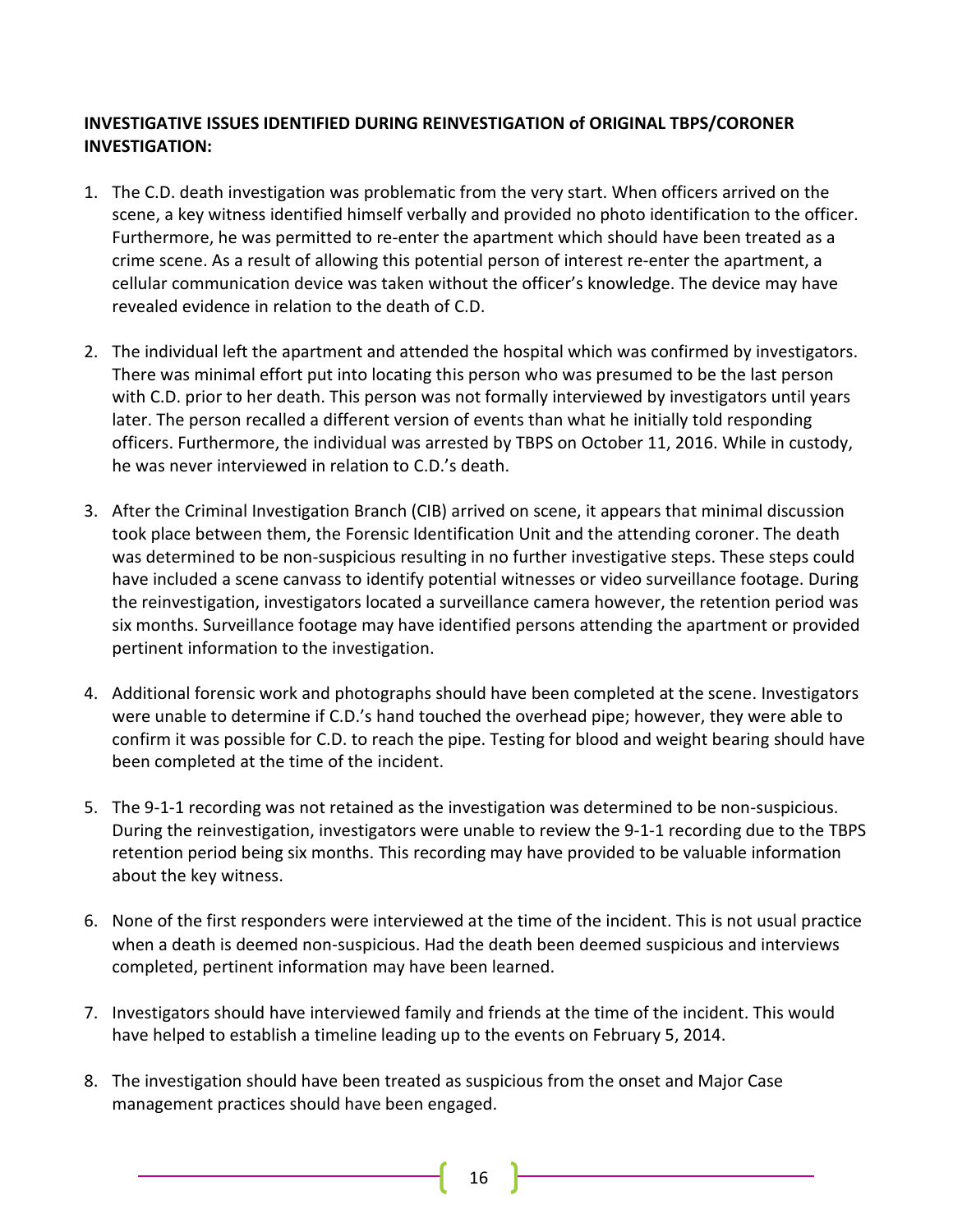# 3. A.B.: Death Investigation Summary of Final Report

# **Deceased:** A.B.

**Dispatch Date/Time:** March 29, 2016 at 0801 hours

**Incident Location:** North McKellar Street at William Street, along the McIntyre Ricer across from Sysco Foods located at 840 McKellar Street, North, Thunder Bay, Ontario

**Cause and Manner of Death:** Initial investigation – cause of death hypothermia and manner of death accident. Following the reinvestigation, this was changed to: cause of death hypothermia and ethanol intoxication in a woman with blunt force trauma; and manner of death provided as undetermined.

## **REINVESTIGATION**

## **All Existing Documents Reviewed by the Investigative Team:**

- Environmental Information assessment of the weather conditions for the night of March 28, 2016 and early morning hours of March 29, 2016. Specifically, wind chill factor.
- Original investigative files:
	- Audio/visual interviews (13)
	- Coroner's Investigation Statement, Post-Mortem Report and Toxicology Report
	- Emergency Services reports and recordings, attending officer's notes

## **Scene Re-examination:**

- March 26, 2020 an extensive scene re-examination was conduct under the authority of a coroner on the Investigative Resource Team. Thunder Bay Police Forensic Identification Unit assisted as well as the Unmanned Aircraft System (UAS) to provide an aerial grid and angled photographs of the scene.
- The TBPS FARO 3D program created a 3D representation of the area where A.B. was located, specifically the McIntyre River at the railway bridge.
- They also retraced the steps that she was believed to have taken prior to her death.

## **Independent Review of Medical Examinations/investigation:**

- Conducted by coroner and forensic pathologist members of the Investigative Resource Team.
- In addition, an investigating coroner from the Baawaating Family Health Team, completed an independent review of all forensic file related to the A.B. death investigation.
- Included all medical records (over 6000 pages) that were seized under the authority of the coroner to determine whether any pre-existing conditions may have contributed to her death.
- CFS Toxicologist provided a letter of opinion based on and analysis of the toxicology report.
- CFS completed a full analysis of all property (clothing) and physical evidence samples from A.B.
- Conducted interviews with original witnesses and additional persons not interviewed at the initial investigation.

17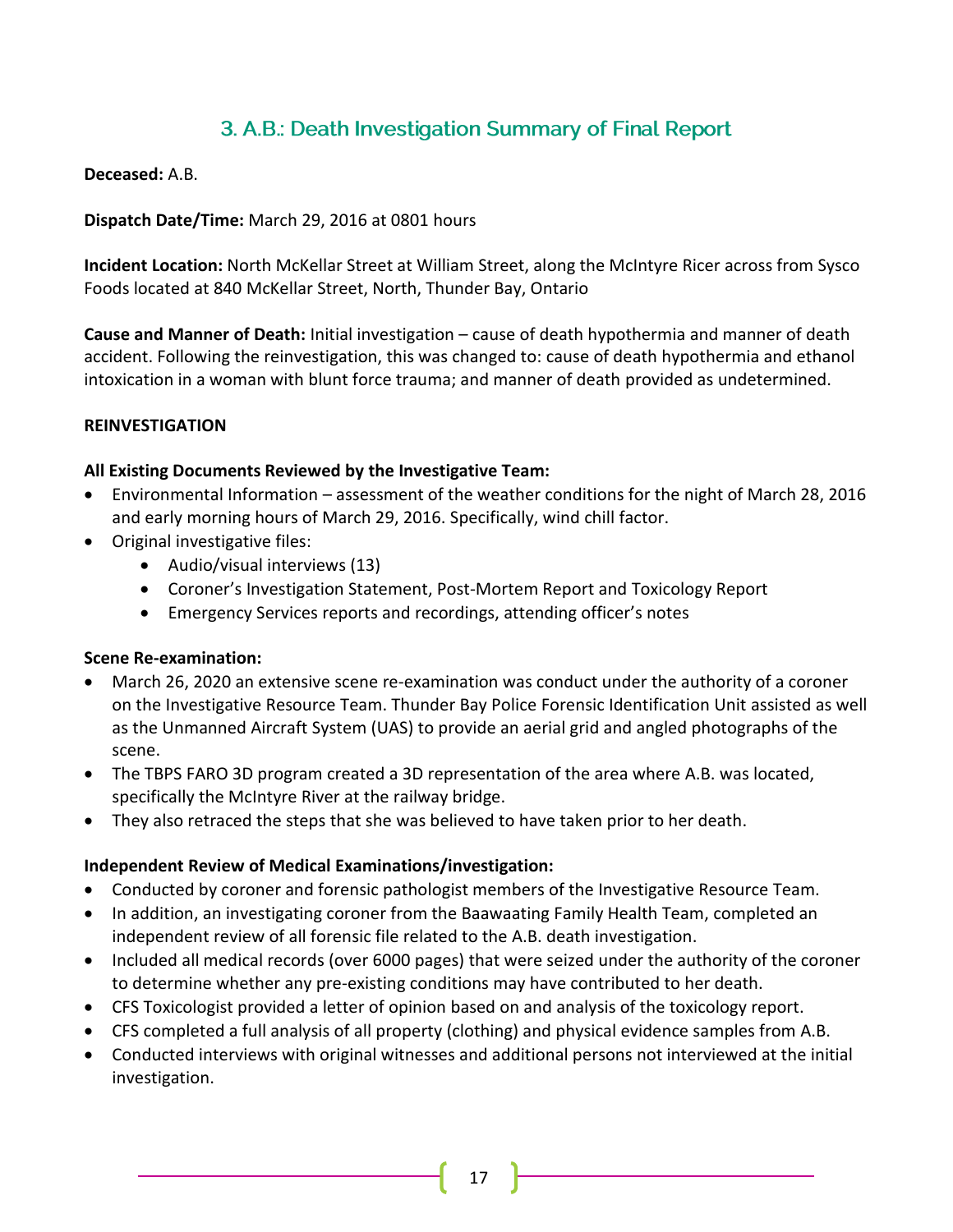# **INVESTIGATIVE ISSUES IDENTIFIED DURING REINVESTIGATION of ORIGINAL TBPS/CORONER INVESTIGATION:**

# **Classification and Management:**

- 1. Major Case Management was not utilized.
- 2. No lead investigator assigned to the case resulting in the absence of an investigator in charge of the investigation.
- 3. Having a knowledgeable supervisor with a wealth of knowledge and different background techniques at the onset of the investigation would have been beneficial.
- 4. The investigation was carried out as a sudden death investigation: not a suspicious death or murder investigation.
- 5. The investigation should have been ruled as suspicious at the onset.
- 6. There was evidence that a sexual assault may have taken place. The investigation should have been investigated as Major Case and homicide until proven otherwise.
- 7. The identification of a suspect nor Person of Interest (POI), with more thorough investigation did not take place by the investigators. If this was treated as a suspicious death, there would have been more emphasis on possible foul play. There is no reason, with the number of bruises on A.B.'s body and injuries noted by investigators, that further follow-up was not completed.
- 8. The use of unconventional investigational techniques was not used, i.e. undercover operations/undercover cell mate.
- 9. The use of conventional investigative approaches (Cautioned Statement, Polygraph, or Alibi Statement) was not used.
- 10. No further investigation was completed with regard to what other circumstances or actions could have contributed to her death, such as how she came to be unconscious and if there were indicators of sexual assault.

## **EVIDENCE AND INVESTIGATION:**

## **Canvass:**

1. Request for more video surveillance from the location of residence was not requested to observe returning to the resident on March 29, 2016.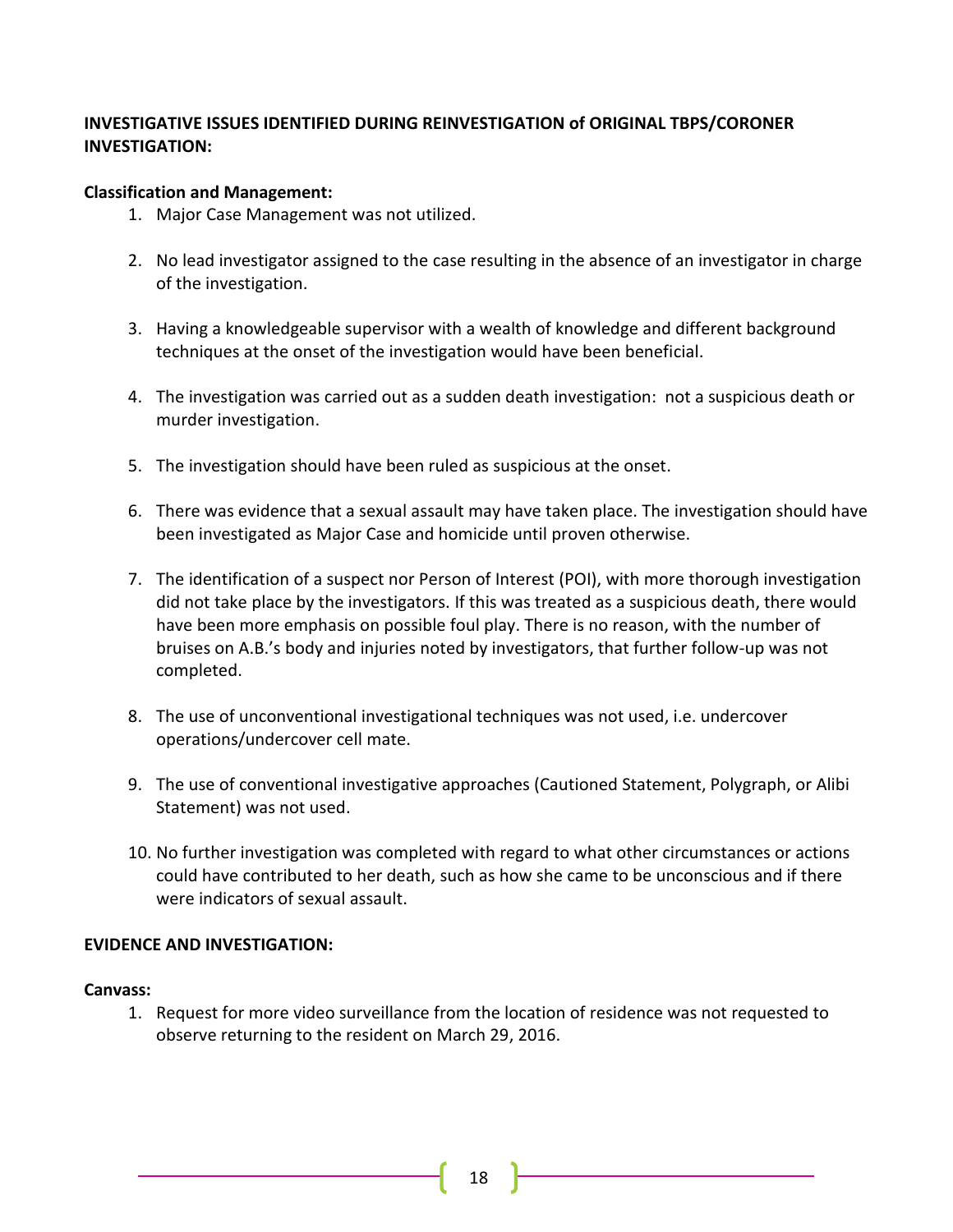- 2. Video was available from a business located along the presumed route of travel for review, yet no officer report or notes were submitted, advising whether police had reviewed the video.
- 3. Video from another business located along the presumed route of travel was seized and not reviewed.
- 4. The review of video surveillance from a business located along the presumed route of travel should have included contacting the store to obtain a time stamp to assist in establishing valid timeline of the events.

# **Scene:**

- 1. Forensic Identification Officer attended the scene, photographed and seized items prior to the investigators attending the scene. Items placed back in the "approximate positions where the exhibits had been found earlier and seized" to support completing a scale computerized reconstruction of the scene. The exhibit seizure was poorly executed. There was a lack of communication with a supervisor to provide guidance in this area of processing exhibits.
- 2. Seized items were sent to Property and Stores "pending the results of the Toxicology report and the need for further testing" which suggests that the decision whether to send these exhibits for forensic testing rested with the level of intoxication of the victim at the time of her death.
- 3. Multiple signs of recent injuries while potentially non-contributing her death, attempts should still have been made to determine how A.B. obtained those injuries and would have assisted in determining if a sexual assault had occurred.

# **Post-Mortem and Toxicology:**

- 1. Forensic Identification Officer attended the post-mortem examination, with no prior knowledge of the investigations. The Forensic Identification Officer did not mention any conversation with anyone from the investigation.
- 2. It appears the Forensic Identification Officer lacked the detail of the investigation that was required for the post-mortem examination. The pathologist was not apprised of key information such as the DNA Offender Hit Notification and the fact that the individual who was with A.B. prior to death admitted to having sexual intercourse with A.B. in the area where she was located.
- 3. No comment by the Forensic Pathologist that completed the post-mortem regarding the extensive fresh injuries on the victim. There were no comments regarding the anal tearing observed on A.B.
- 4. No notes or records of the Forensic Identification Officer or Forensic Pathologist discussing any of the findings of the post-mortem examination.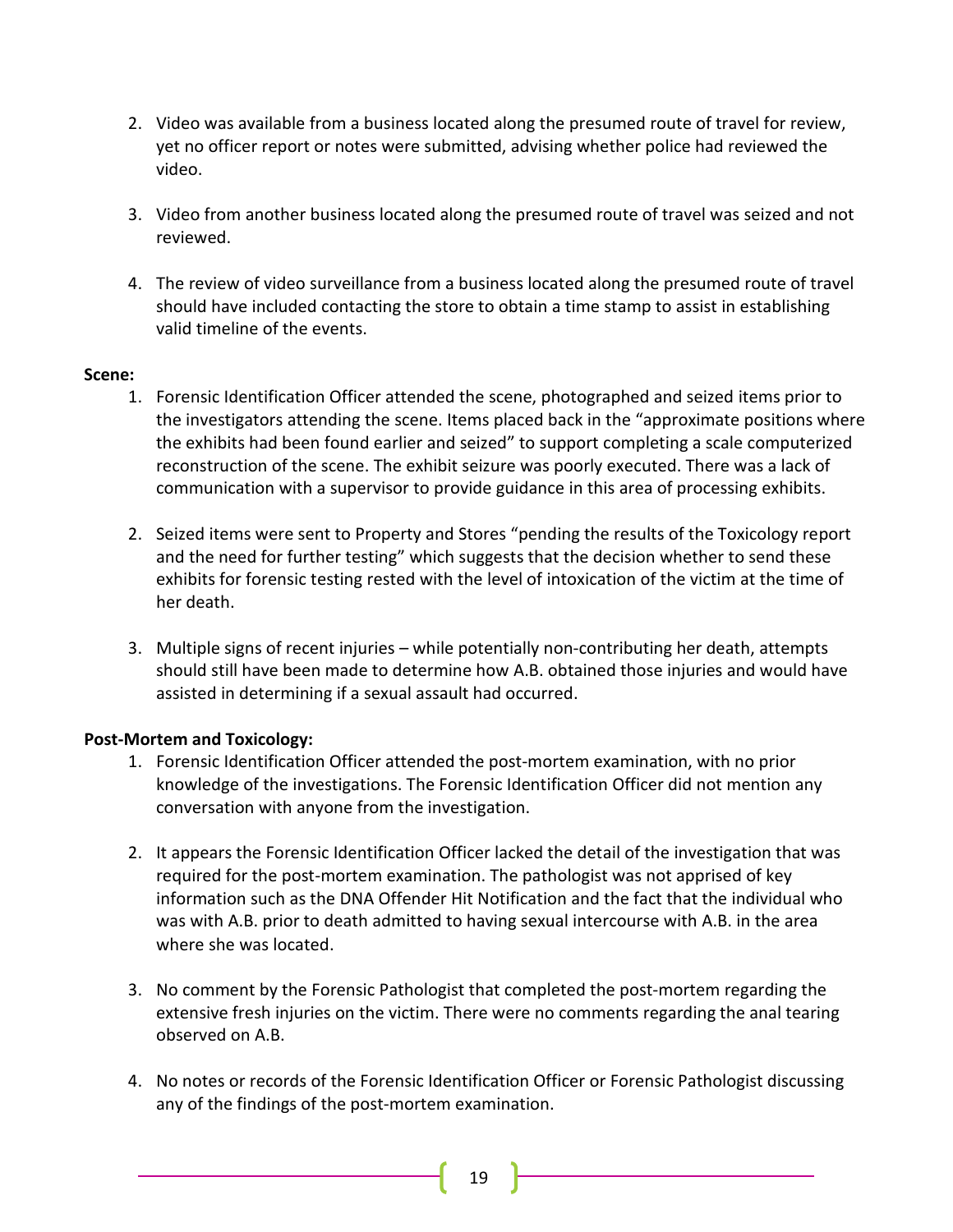#### **Statements:**

- 1. Statements were not obtained from key persons involved in this incident.
- 2. Several witness statements were not obtained, including one of the last people to see her alive.
- 3. One witness statement that was done was only completed as a notebook statement and not included in the report.
- 4. Statements were not completed with all staff members at the location where she was residing. Each person had conversations with the last person who was with her before she died in the morning upon his arrival to the house as well as statements obtained with persons with him when he saw the news article about A.B. If a statement from him one of the staff members was obtained at the beginning of the investigation, he would have told then he last saw A.B. with the individual between 2330 hours and 2345 hours. He returned to the residence at approximately 0730 the next morning. If statements had been obtained from the staff, the level of intoxication, demeanor and appearance may have been documented.
- 5. Investigators did not interview her mother to obtain a greater understanding of her life.
- 6. There was no statement taken from an associate of the last person who was with A.B. during the original investigation. He left with him the morning after seeing the news article. What did they talk about? Was he with them for part of the night? When did he leave the location where he was residing and when did he meet up with them? He should have been considered as a suspect or a person of interest. The Blended Investigative Team (BIT) confirmed that he is deceased and as a result no interview conducted.
- 7. The last person who was with A.B. was interviewed as a witness but not a suspect. He should have been cautioned after he stated he had sexual intercourse with her at the scene. The witness statement should have ended and a caution should have been given to him. The Blended Investigative Team (BIT) was unable to conduct further follow-up with him as it was confirmed he is deceased.
- 8. It appears investigators did not examine this individual for injuries or marks which could have explained the DNA found under A.B.'s fingernails.
- 9. A witness observed a group of people walking in the direction of A.B. when he left the area. It appears no attempts were made to determine the identity of the persons observed drinking near the bridge/river on the night of A.B.'s death.
- 10. A witness observed a group of people walking in the direction of A.B. when he left the area, and no attempts were able to identify who they were.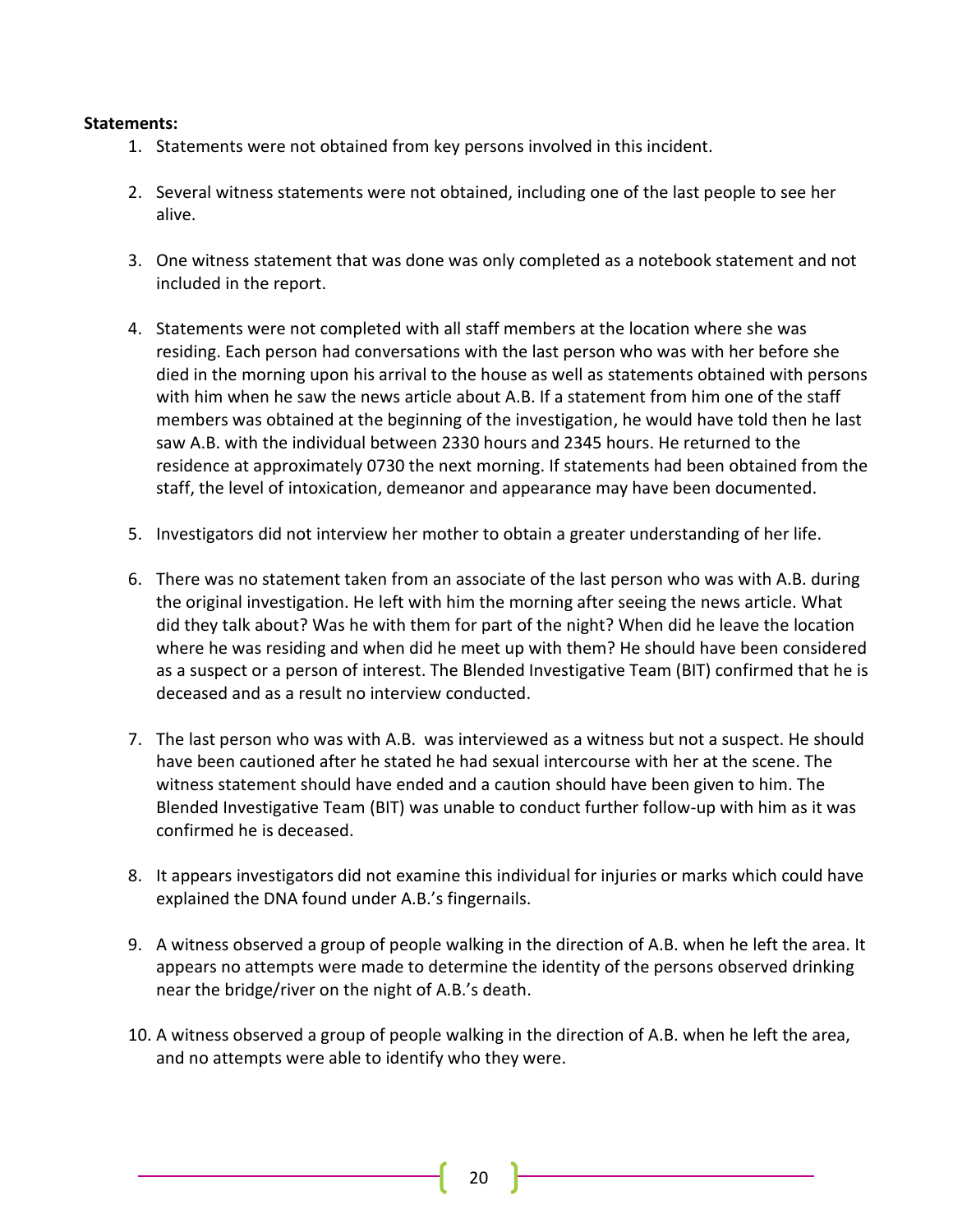# 4. Q.R.: Death Investigation Summary of Final Report

**Deceased:** Q.R.

**Reported Missing:** October 28, 2009

**Dispatch Date/Time:** November 10, 2009

**Incident Location:** 1186 Memorial Avenue, Thunder Bay, Ontario

**Cause and Manner of Death:** The original cause of death provided after the initial death investigation was asphyxiation due to or as the consequence of drowning, due to or as the consequence of associated with alcohol intoxication; manner of death undetermined. On June 28, 2016, the Verdict of a Coroner's Jury in relation to the Seven Youth Inquest concluded the cause of death was drowning with acute ethanol intoxication and that the manner of death was accident. This was unchanged following the reinvestigation.

#### **REINVESTIGATION**

#### **All Existing Documents Reviewed by the Investigative Team:**

- Environmental Information assessment of the weather conditions for the October 26 and 27, 2009. Investigator checked for water temperature but was advised that Environment Canada does not record water temperatures for the City of Thunder Bay.
- Original investigative files:
	- Audio/visual interviews
	- Coroner's Investigation Statement, Post-Mortem Report and Toxicology Report
	- The OPP inquest preparation files (part of Seven Youth Inquest) which include 241 files audio/video interviews, written statements and other investigative documents.
	- 1433 pages of transcripts from the inquest that consisted of testimony pertaining to Q.R.'s death.
	- 38 individuals were interviewed during the Q.R. death investigation with numerous others spoken to.

#### **Scene re-investigation:**

• May 6, 2020, Lead Investigator and Forensic Identification officer attended Balmoral Street and William Street to initiate a scene re-examination. An Unmanned Aerial System (UAS) was used to obtain numerous photographs pertaining to the re-investigation and the general scene. An aerial grid was also captured as well as angled photographs of the scene.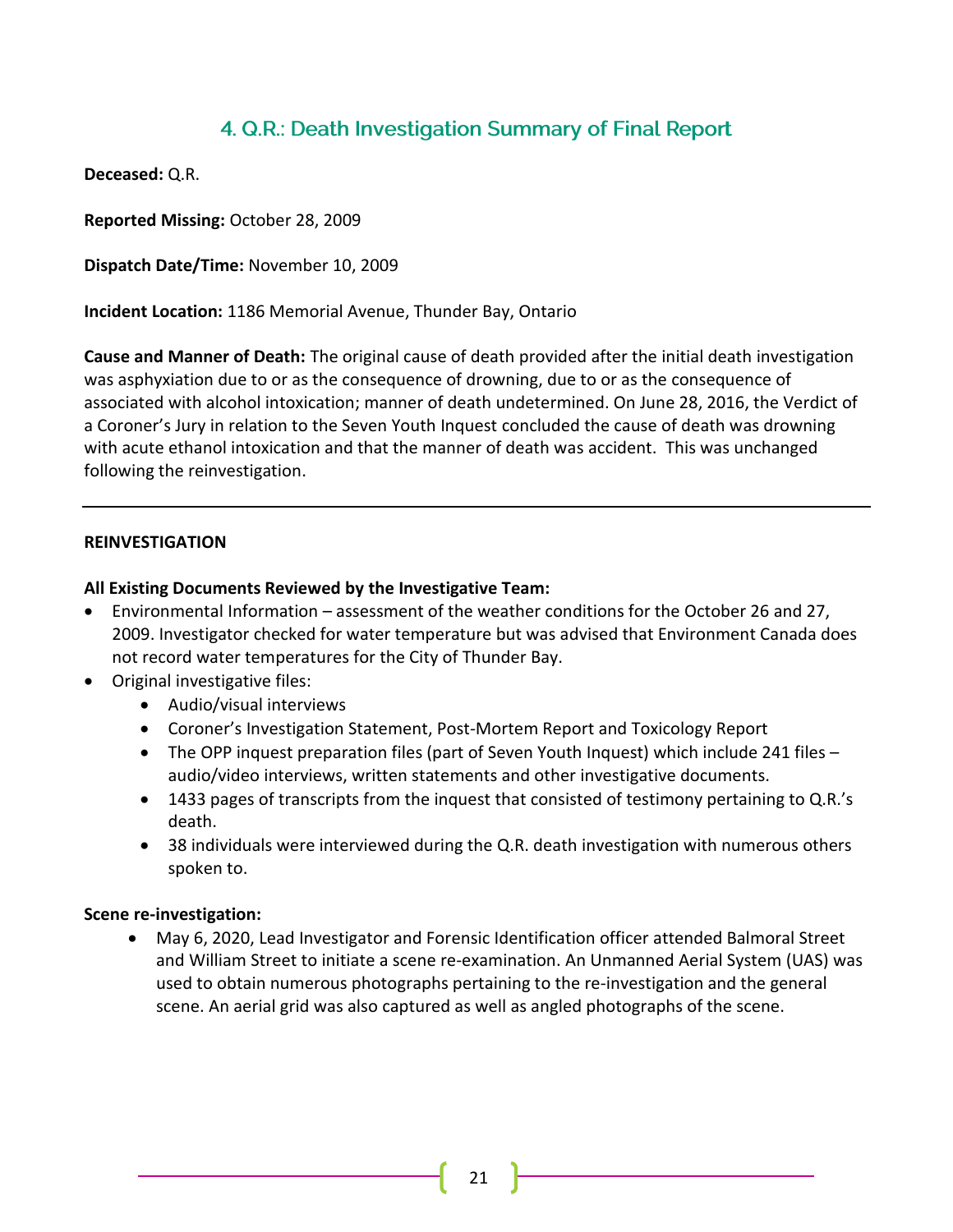# **Medical Examinations and Independent Review:**

- Conducted by coroner and forensic pathologist members of the Investigative Resource Committee (IRC). In addition, an investigating coroner from the Baawaating Family Health Team, completed an independent review of all forensic files related to the death.
- The Peel Regional Police Forensic Identification Services completed an independent review of all forensic evidence.

# **Reports, Recordings and evidence obtained and reviewed:**

- Thunder Bay Fire Rescue Master Incident Report
- Computer Aided Dispatch (CAD) report from TBPS RMS and audio recording for EMS
- Dennis Franklin Cromarty High School Transcripts
- Additional Property Located in TBPS Property and Stores (backpack and contents referred to in the OIPRD Broken Trust Report)
	- $\circ$  Following forensic investigation and interviews with Q.R's father, it was determined that backpack and contents there was no evidence linking it with Q.R.
- Polygraph examinations were conducted with specific main witnesses and persons of interested as deemed necessary. All examinations took place with the consent of the person being interviewed.

# **INVESTIGATIVE ISSUES IDENTIFIED DURING REINVESTIGATION of ORIGINAL TBPS/CORONER INVESTIGATION:**

- 1. This investigation should have been treated as suspicious from the onset and Major Case Management should have been utilized.
- 2. The investigation into the death of Q.R. was deficient in several areas. Major Case Management was not part of the investigation which led to many important steps being incomplete.
- 3. No proper scene canvass or grid search was completed. A search of the entire area would have been helpful in determining if any evidence was present relating to the investigation Further Q.R.'s backpack, jacket and shoe were all unaccounted for.
- 4. The scene was released at 1730 hours, only two hours after the body of Q.R. was discovered. It appears the decision to release the scene was made by an Acting Patrol Sergeant without any direction from the Criminal Investigation Branch. Holding the scene would have allowed investigators to conduct a proper search of the area.
- 5. It does not appear the death of Q.R. was treated as suspicious. The death of a 17-year-old boy found in the McIntyre River should immediately prompt a thorough investigation. Further investigation should have been done to understand the reasons why Q.R. was in the water with such high levels of ethanol in his system. Q.R. was under the legal drinking age raising concern about how he accessed the alcohol, a contributing factor in his death.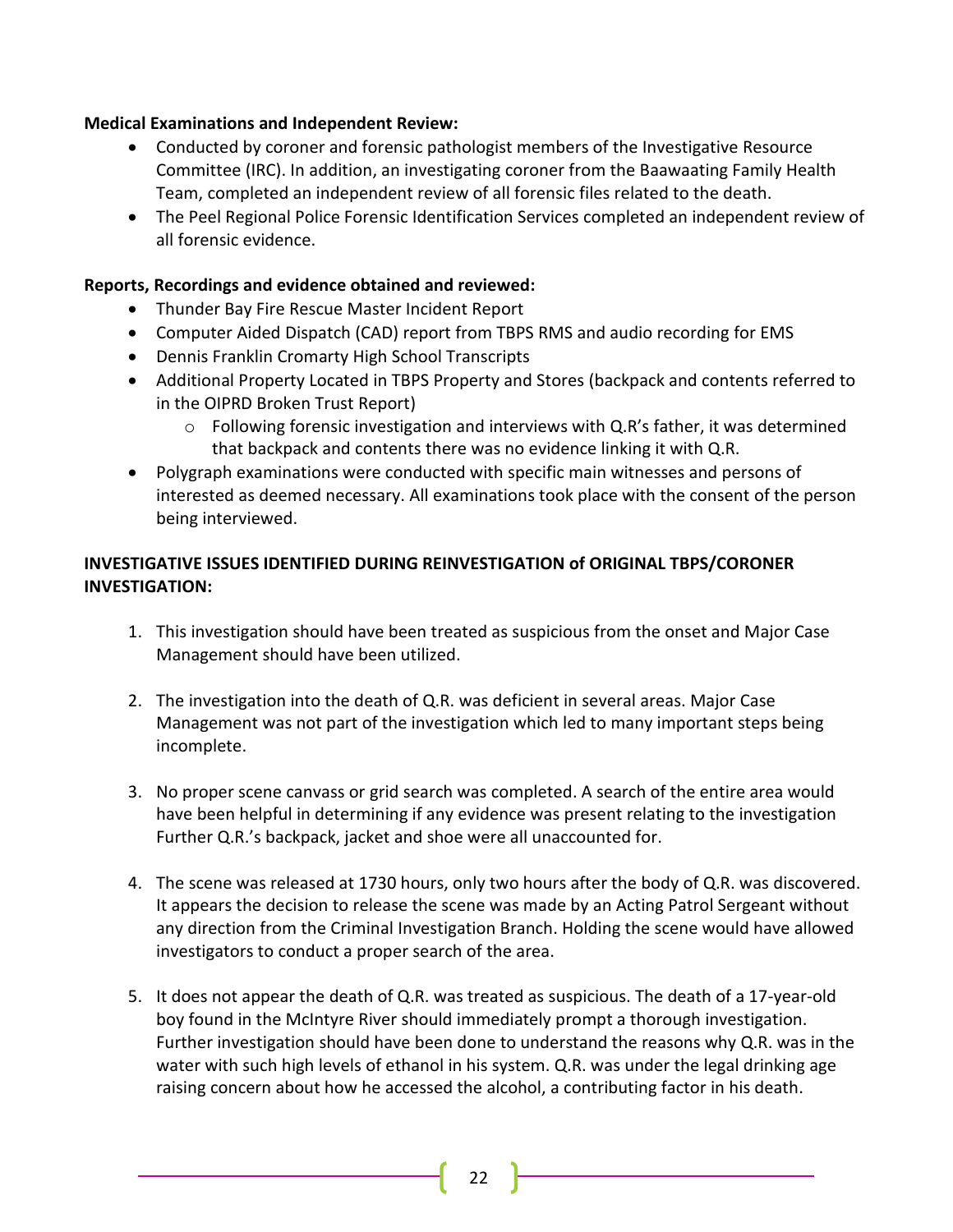- 6. A total of nine photographs were taken at the scene. This is troubling as additional photographs may have provided investigators additional information for the investigation. It was noted by officers on scene that the river edge appeared not to have been disturbed but further photographs of the river's edge ay have helped evaluate this. A total of 19 photographs were taken at the post-mortem examination. Again, additional photographs could help investigators determine the extent of Q.R.'s injuries.
- 7. Investigators failed to conduct a proper canvass at nearby houses and businesses. Potential witnesses may have been able to provide information to assist in the investigation. A canvass in 2020 revealed several video surveillance cameras located at businesses within the area. Any video surveillance footage was no longer available.
- 8. Investigators did not assign a crime analyst at the earliest stage of the investigation. Though this would not be normal practice in a non-suspicious sudden death investigation, the use of a crime analyst could assist in building a timeline and flowchart for the investigation. An analyst would also be able to assist in a missing person's investigation to create timelines prior to Q.R. having been found. The missing person investigation appears to have been mainly completed by the liaison officers and the search party that attended from Keewaywin First Nation.
- 9. Information was provided to the Criminal Investigation Branch (CIB) regarding an individual possibly being with Q.R. prior to his death. The CIB dismissed this theory and did not speak to this person until after Q.R. was located. Interviewing this person may have alerted investigators to key information and possibly to the riverbank much sooner.
- 10. A witness came forward regarding Q.R. possibly being held by drug dealers. It does not appear TBPS officers followed up with the information during the initial investigation. The witness was later interviewed by the OPP as part of the inquest preparation and the information was confirmed, directly by the witness, to be unfounded.
- 11. There was no consultation between investigators, the coroner or the pathologists. Although the cause of death was ultimately determined to be a drowning, investigators should have explored the circumstances surrounding how Q.R. got into the water. There should have been more concern regarding the fact that a 17-year-old drowned.
- 12. Working relationships among police services is becoming ever more important for proactive policing. In the case of a missing person investigation, information sharing is a vital component and could aid investigators with potential information or identify witnesses. Investigators requested assistance from Nishnawbe-Aski Police Service 12 days after Q.R. was reported missing.
- 13. A potential suspect told investigators he would be willing to take a Polygraph examination to prove his innocence. It does not appear this was explored by investigators. Removing him as a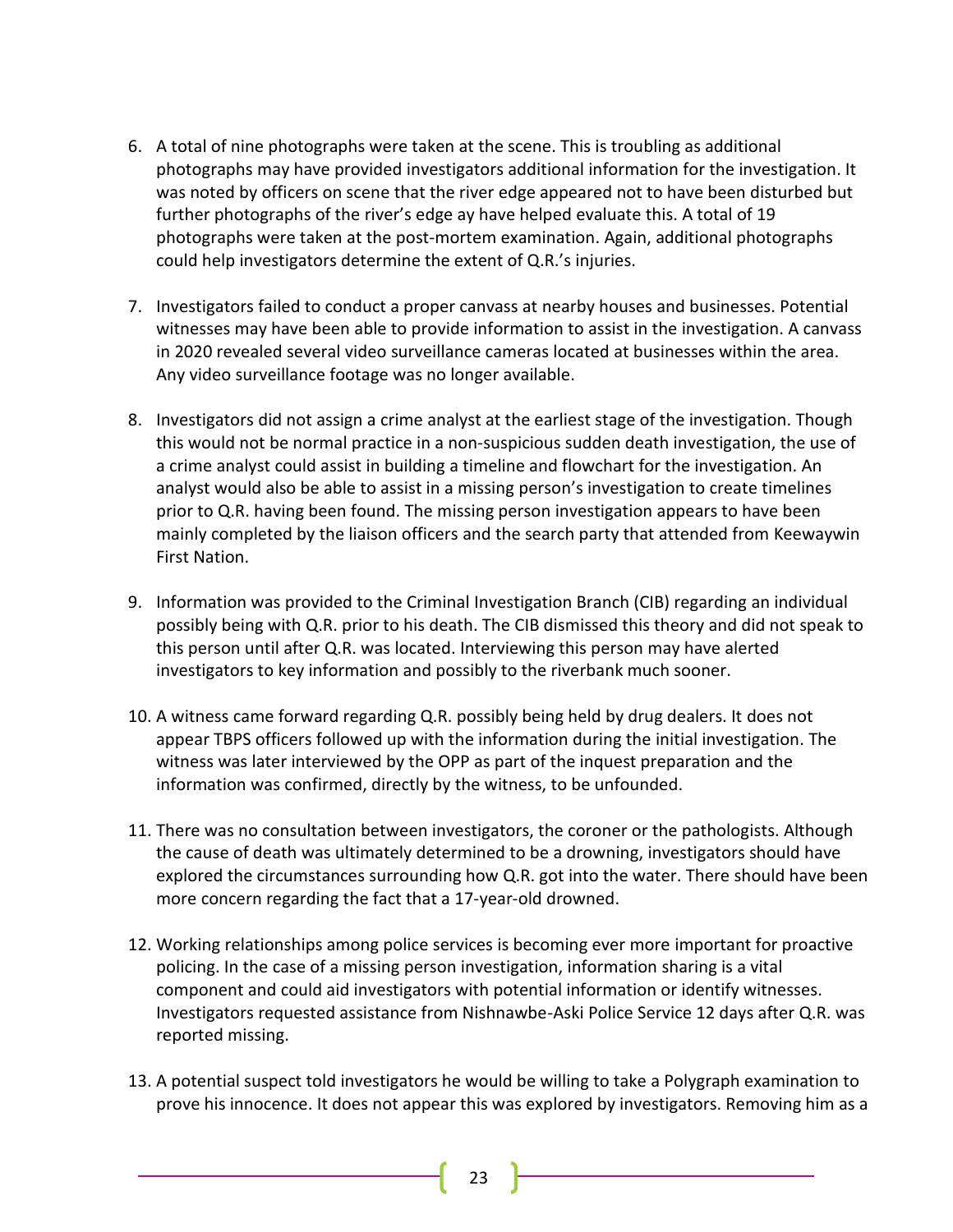potential suspect could have allowed investigators to concentrate on other persons of interest or investigative avenues.

- 14. It appears the investigator with the CIB and the Forensic Unit took minimal notes during the investigation and also played a minimal role. The lead investigator assigned to the case was not a member of the CIB.
- 15. It appears once the toxicology report came back the investigation ended. A decision was made by the CIB that no further action would be taken even though investigators had not determined how Q.R. ended up in the water. It is believed the toxicology report should have made investigators continue the investigation based on the fact that Q.R.'s drowning may have been due to his alcohol consumption, which he was not legally able to purchase. Further investigation on how he obtained the alcohol and proper charges should have been laid to after people who are considered "runners."
- 16. Several statements were not completed on audio and video. Notebook statements are completed to gain preliminary information at the scene or when someone is uncooperative. It appears very few statements were completed on audio and video that were pertinent to the investigation.
- 17. Q.R. appears to be missing a black backpack, a hoodie and a shoe. The person who was last known to be with him was arrested the same evening. He was reported to be drinking with Q.R. Further follow up questions should have been completed with officers who arrested him to determine what property he had with him, utterances he may have made, and a description of his appearance. As many years have passed since his arrest, officers would not be able to give such details such as this based on memory.
- 18. When a potential person of interest was interviewed at the Thunder Bay District Jail, he denied knowing Q.R., even after it was confirmed they were together October 26<sup>th</sup>. Later in the investigation, this person should have been cautioned as a suspect in the death of Q.R. He was the last person believed to be with Q.R. and denied knowing him. This would have made him a person of interest at the least.
- 19. Very few photographs were taken at the post-mortem examination It also does not appear any discussion regarding injuries to Q.R.'s head and face were explored nor was it documented.
- 20. The lead investigator attended DFC School to review video of Q.R. leaving the school. A copy of the video should have been requested for the investigation.
- 21. It was reported that Q.R. was at the Intercity Mall with an individual. Video surveillance should have been obtained at the earliest part of the investigation to assist in developing a timeline. The video could have showed investigators exactly what he was wearing and what items Q.R. had on his person. This would have helped investigators know who left with Q.R.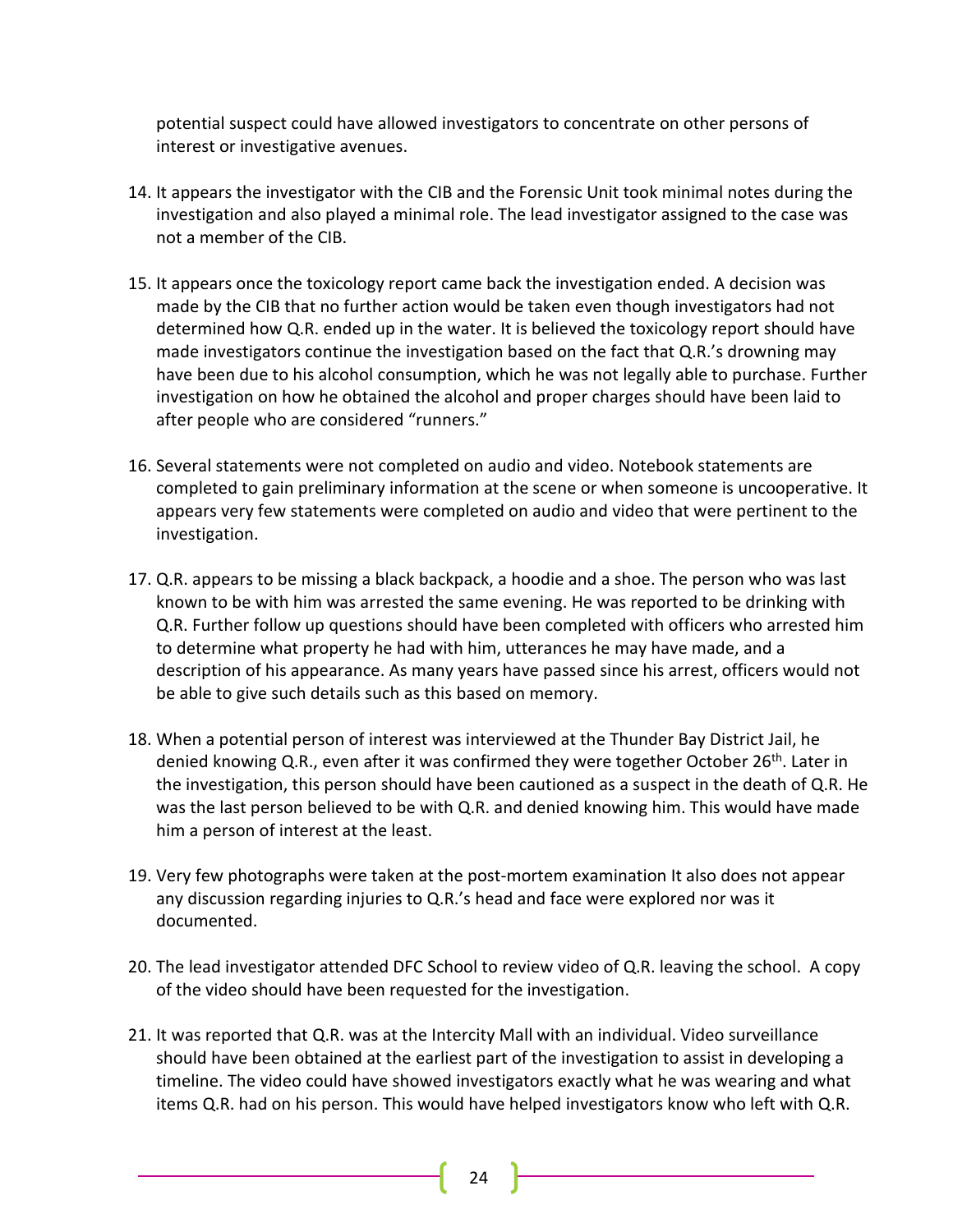# 5. S.T.: Death Investigation Summary of Final Report

**Deceased:** S.T.

**Reported Missing:** February 08, 2011

**Body Discovered:** May 10, 2011

**Incident Location:** Kaministiquia River, approximately 600 meters east of the James Street Bridge, Thunder Bay, Ontario

**Cause and Manner of Death:** The initial cause of death (2011) was cold-water drowning and manner of death of accident. At the conclusion of the Coroner's Inquest (June 28, 2016) the Verdict of the Coroner's Jury concluded the cause of death was drowning with acute ethanol intoxication and manner of death undetermined. The cause and manner of death did not change as a result of the reinvestigation.

## **REINVESTIGATION**

## **All Existing Documents Reviewed by the Investigative Team:**

- Environmental Information assessment of the weather conditions from February 06, 2011 to February 13, 2011.
- Original investigative files:
	- Audio/visual interviews
	- Coroner's Investigation Statement, Post-Mortem Report and Toxicology Report
	- The OPP inquest preparation files (part of Seven Youth Inquest) which include 2868 files audio/video interviews, written statements and other investigative documents.
	- 2315 pages of transcripts from the inquest that consisted of testimony pertaining to Jordan S.T.'s death.
	- 387 individuals were interviewed during the S.T. death investigation with numerous others spoken to.

## **Scene re-investigation:**

April 02, 2020 and June 24, 2020, lead investigators and member of the TBPS Forensic Identification Unit initiated a scene re-examination. An Unmanned Aircraft Vehicle (UAV) was used to obtain an aerial grid and angled photographs of the scene. They mapped the evidence onto the aerial photos using the FARO 3D program.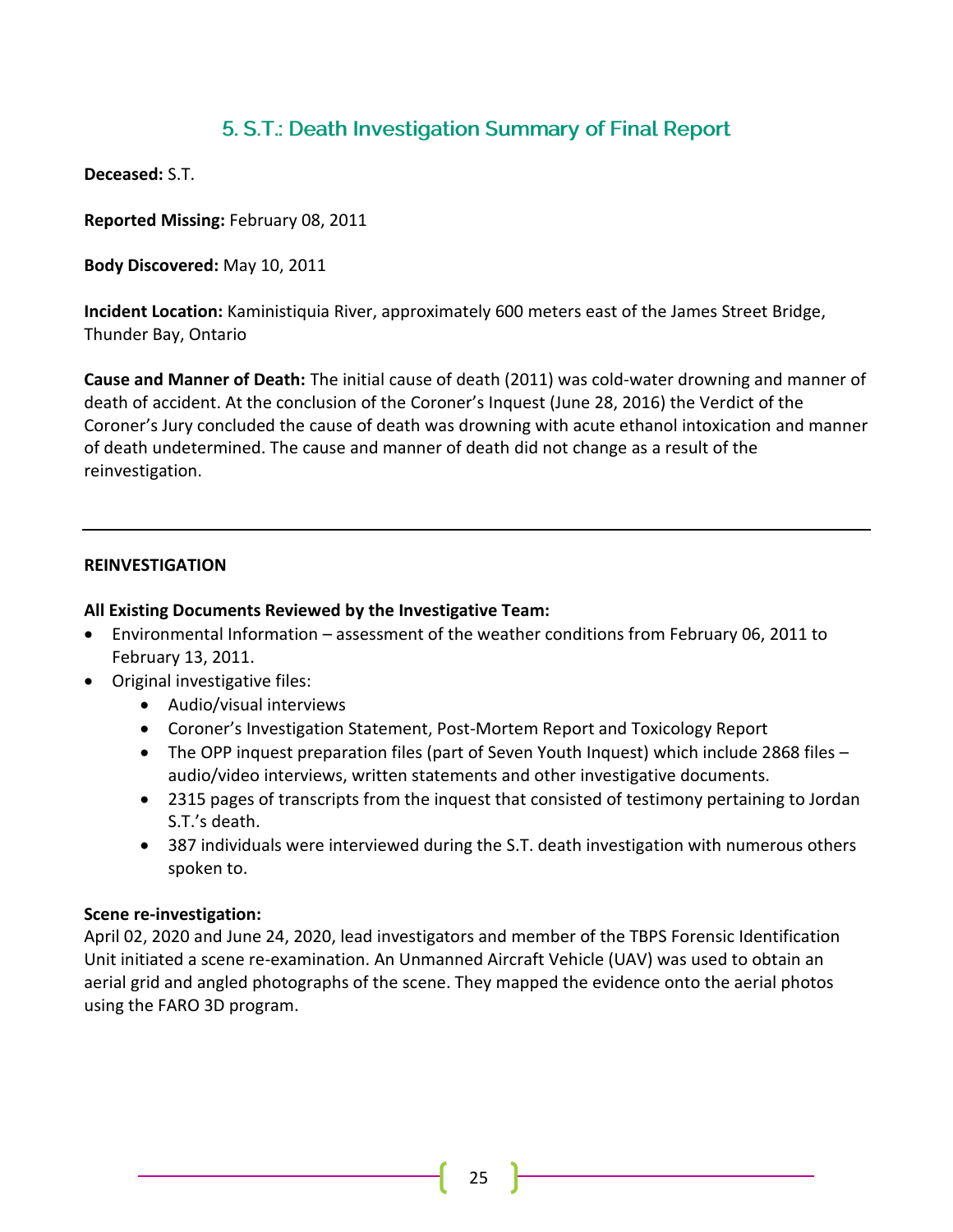# **Medical Examinations and Independent Review:**

• Conducted by coroner and forensic pathologist members of the Investigative Resource Committee (IRC). An investigating coroner from the Baawaating Family Health Team also completed an independent review of all forensic files related to the S.T. death investigation.

# **Reports, Recordings and evidence obtained and reviewed:**

- Thunder Bay Fire Rescue Master Incident Report
- 911 April 30, 2016 call when her body was discovered.
- Crime Stoppers tip.

## **Reinvestigation:**

- Several individuals were interviewed during the reinvestigation some were interviewed previously, many were not.
- Many interviews explored theories investigators learned about regarding how and/or why S.T. died.
- A financial grid search was completed.

# **INVESTIGATIVE ISSUES IDENTIFIED DURING REINVESTIATION of ORIGINAL TBPS/CORONER INVESTIGATION:**

- 1. People who would have had direct knowledge of the drug death (re: mistaken identity theory) were not interviewed.
- 2. Investigative theories that surfaced during the original investigation were not thoroughly investigated.
- 3. Important interviews were conducted in the "back of a car" or in a person's home, which is not best practice.
- 4. Investigators appeared closed minded and dictated interviews as opposed to gathering information.
- 5. Circumstances surrounding the disappearance of S.T. was immediately suspicious as he was last seen near his home.
- 6. Explore all possible scenarios as to why S.T. did not go home.
- 7. During the investigation, individuals with knowledge of S.T.'s lifestyle went unidentified and/or not interviewed.
- 8. The disappearance of S.T. should have been deemed suspicious.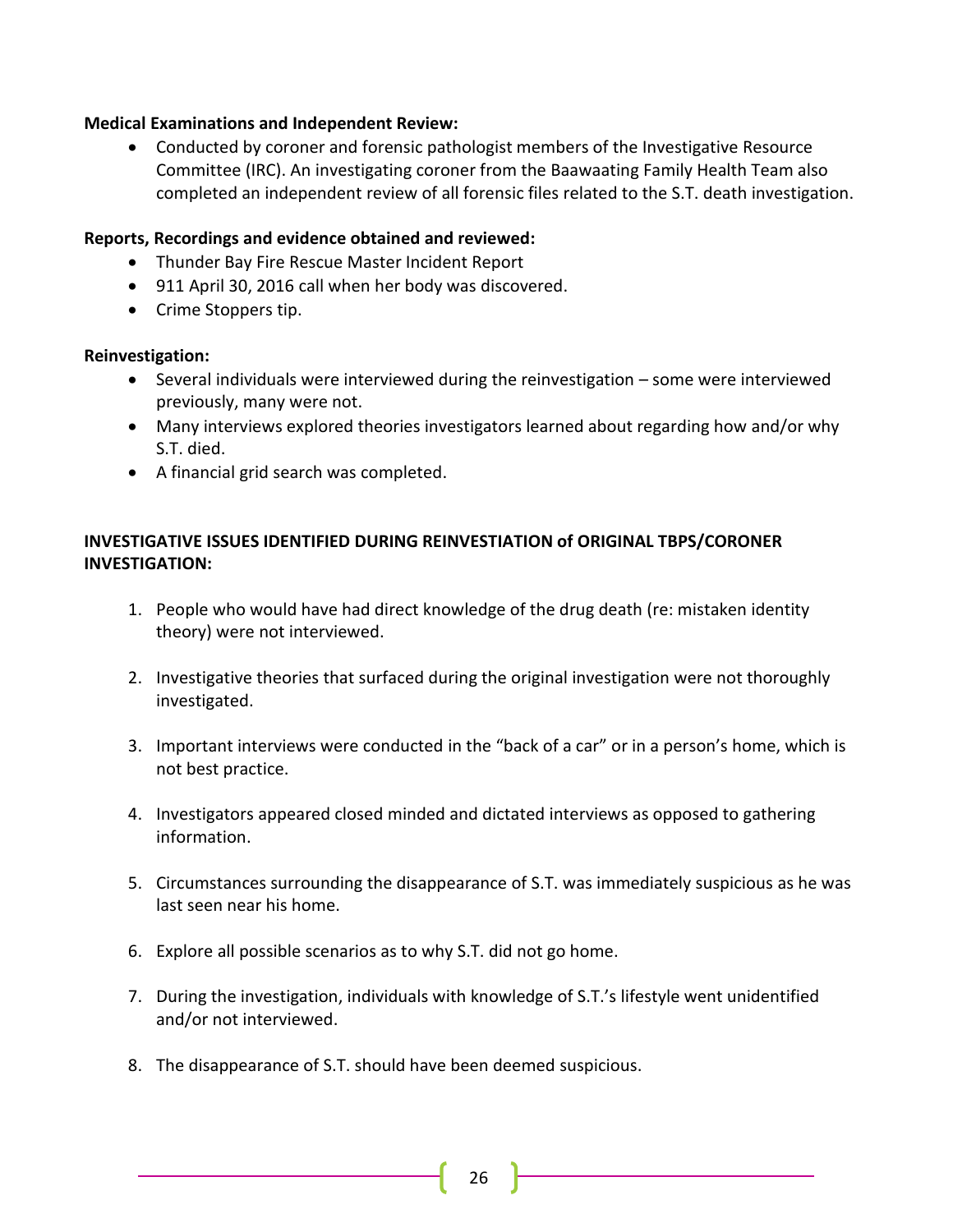- 9. Investigation significantly slowed after S.T. was found, after no obvious signs of trauma were identified on the body.
- 10. Further discussion between the investigator, coroner and pathologist should have taken place.
- 11. Further follow-up pertaining to S.T.'s possible drug debt(s) should have been pursued.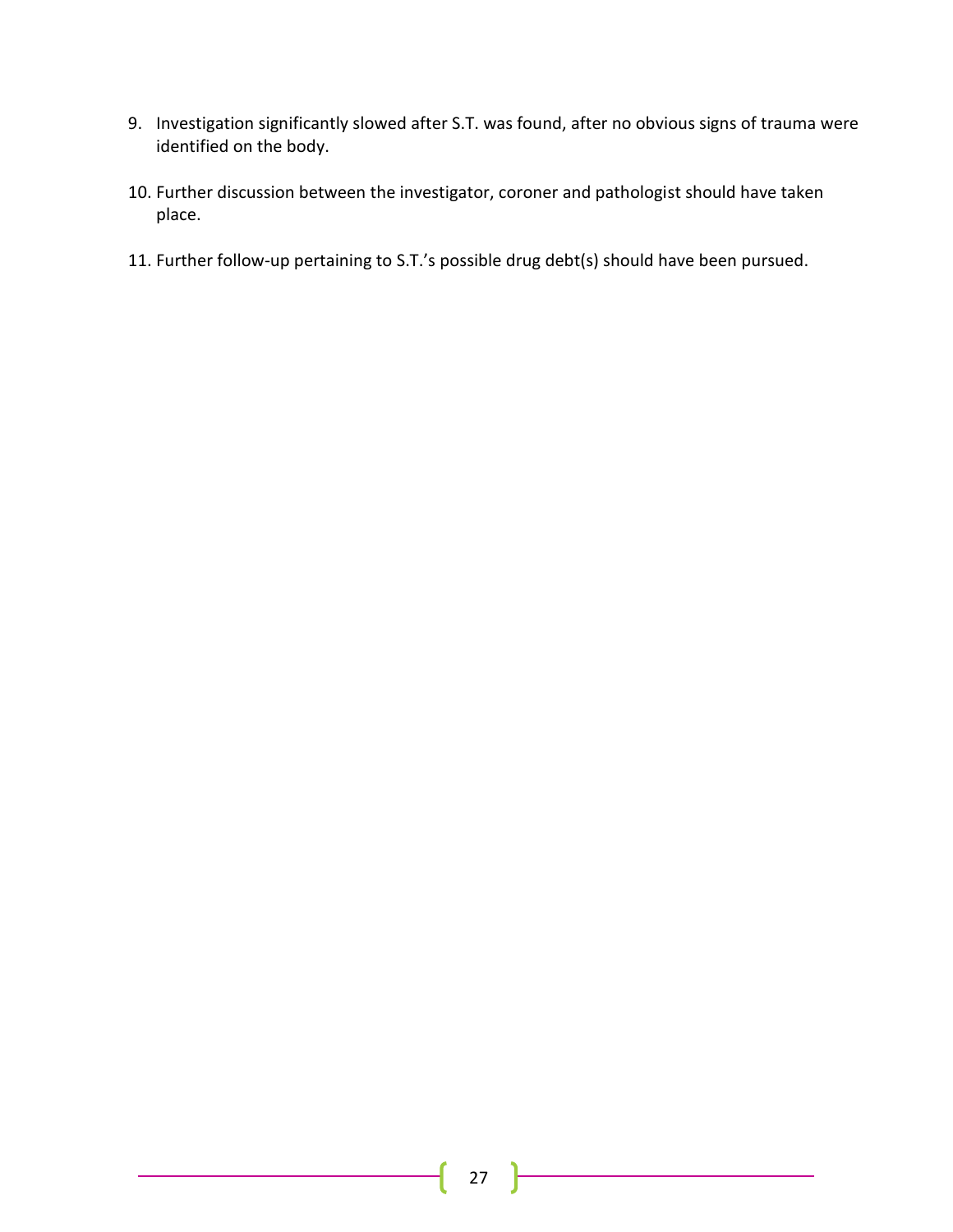# 6. E.F.: Death Investigation Summary of Final Report

**Deceased:** E.F.

**Dispatch Date/Time:** April 30, 2016 at 1301 hours

**Incident Location:** Wooded area near the bike path off Brant Street, behind 198 County Boulevard, 125 feet from the Trans-Canada Highway East bound shoulder, Thunder Bay, Ontario

**Cause and Manner of Death:** Cause of death was hypothermia in a woman with ketoacidosis and acute ethanol intoxication and the manner of death was provided as undetermined. The cause and manner of death following the reinvestigation were the same as those provided following a review of the initial death investigation findings by the Regional Supervising Coroner and the examining Forensic Pathologist.

# **REINVESTIGATION**

## **All Existing Documents Reviewed by the Investigative Team:**

- Environmental Information assessment of the weather conditions for April 29 and 30, 2016
- Original investigative files:
	- Audio/visual interviews
	- Coroner's Investigation Statement, Post-Mortem Report and Toxicology Report
	- 29 individuals were interviewed during the E.F. death investigation with numerous others spoken to.

## **Scene re-investigation:**

• On May 12, 2020 a full scene re-examination was completed with the assistance of the TBPS Forensic Identification Unit which included use of an Unmanned Aircraft System (UAS). Aerial grid and angled photographs were obtained of the scene.

## **Medical Examinations and Independent Review:**

- Conducted by coroner and forensic pathologist members of the Investigative Resource Committee (IRC).
- In addition, an investigating coroner from the Baawaating Family Health Team, completed an independent review of all forensic file related to the E.F. death investigation.
- The Regional Supervising Coroner was consulted during this review.

## **Reports, Recordings and evidence obtained and reviewed:**

- Thunder Bay Fire Rescue Master Incident Report
- 9-1-1 recording made on April 30, 2016 call when the body was discovered.
- Crime Stoppers tip.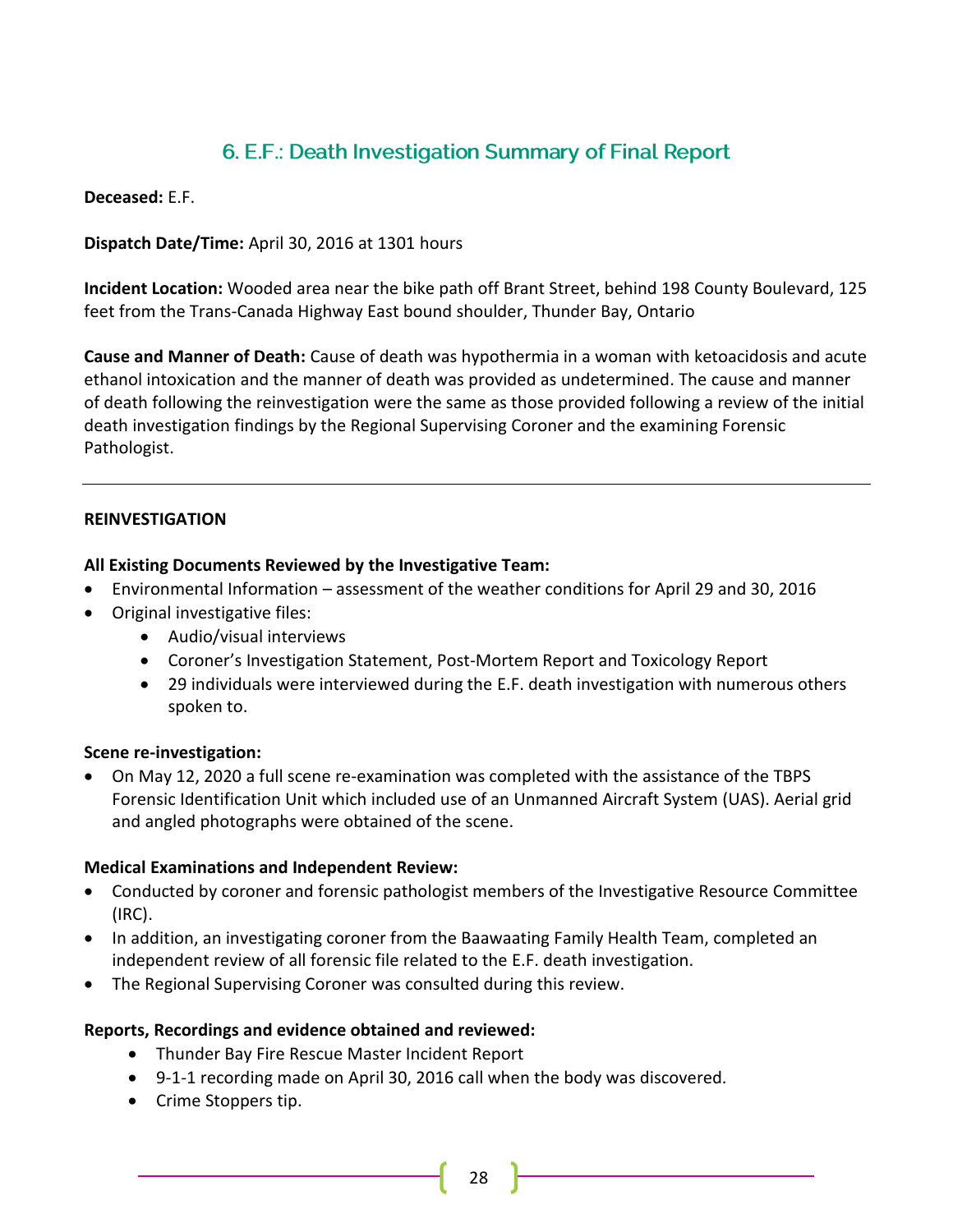# **Reinvestigation:**

- Several individuals were interviewed during the reinvestigation some were interviewed previously, many were not.
- All known family members and close friends were interviewed.
- A financial grid search was completed.

# **INVESTIGATIVE ISSUES IDENTIFIED DURING REINVESTIGATION of ORIGINAL TBPS/CORONER INVESTIGATION:**

- 1. Failure to identify and properly secure short-lived evidence.
- 2. The scene was not properly searched by investigators.
- 3. The death should have been investigated as suspicious due to the fact an Indigenous female had been located deceased in a wooded area with her pants down. The investigation should have been investigated as a Major Case and treated as suspicious (homicide) until proven otherwise.
- 4. Officer did not take charge of the scene and did not track and take a scene attendance sheet.
- 5. Lack of oversight regarding:
	- Scene management;
	- Direction of investigation;
	- Status of file;
	- Supervision of file Detective Sergeant In charge of Reviewing Benchmark, assigning follow-up and final approval;
	- Lack of Victim/Family Liaison representative, communication with family during and after the investigation;
	- Family attended the scene with investigators and noted some items of interest; however, officers did not seize all the items. Specifically, a pair of sunglasses that the family felt may belong to an ex-boyfriend of E.F. Note: this person died in 2017; and
	- Failed to obtain victim history, background and creating a timeline of the victim before her death.
	- Failed to complete a thorough and transparent investigation:
		- Witnesses not interviewed family, spouses, close friends, first responders;
		- Interviews did not follow best practices and guidelines i.e. audio video interviews, main witnesses interviewed separately;
		- Lack policy/procedure in evidence collection, tracking of evidence, processing evidence and maintaining storage of evidence;
		- No analysis completed on evidence; and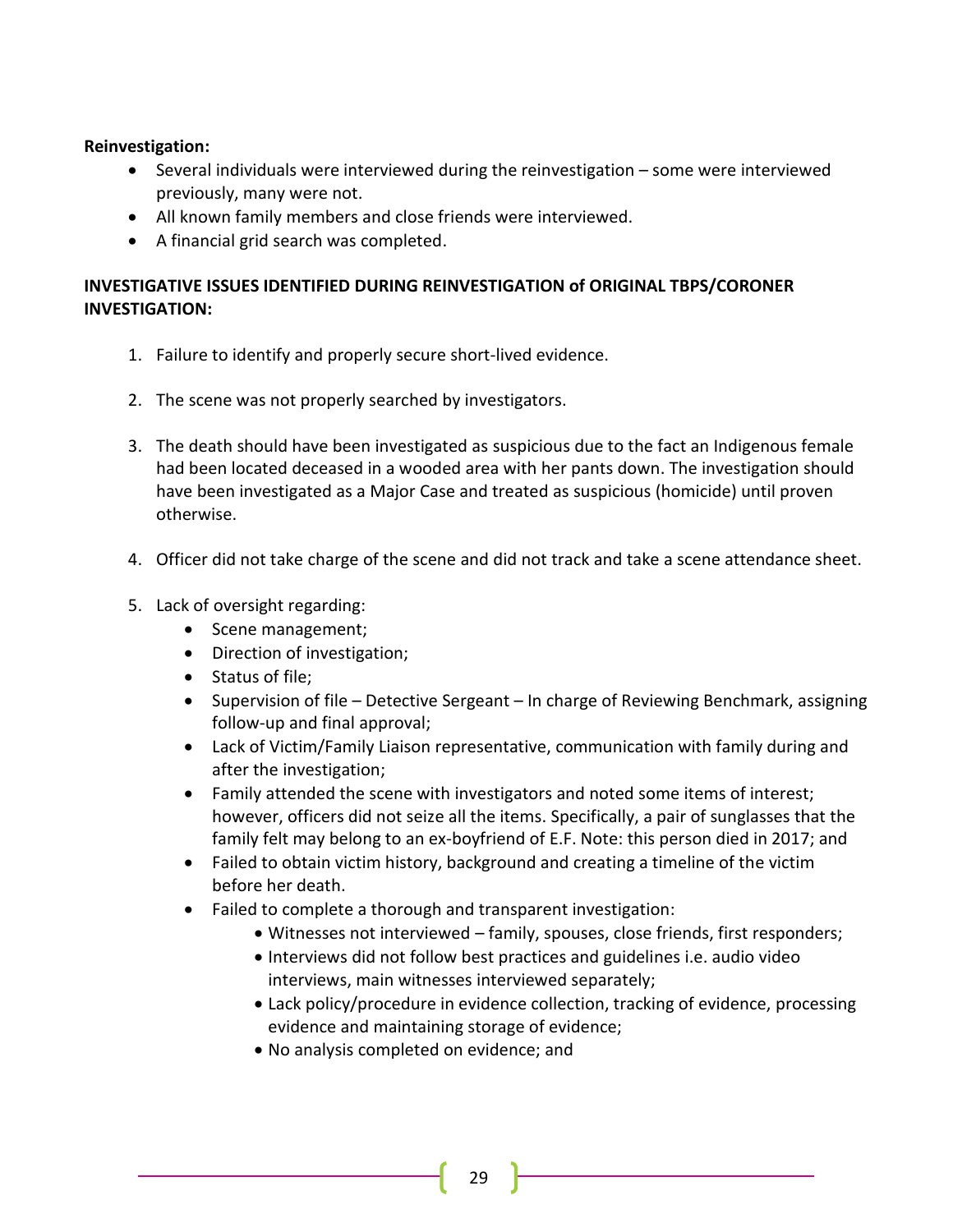- Lacks request to obtain recordings for file and or requesting a hold before they are written over i.e. 9-1-1 recordings, GPS data on vehicles, CCIP queries/messages storage.
- 6. Missing detailed officers' notes.
- 7. Investigators did not conduct a neighbourhood canvass for witnesses.
- 8. Investigators failed to conduct a video canvass to locate or identify witnesses, obtain video surveillance CCTV footage.
- 9. Lead investigator was not at the scene when coroner attended.
- 10. Witnesses who did approach police were never interviewed by police.
- 11. No mention of any investigation into E.F.'s electronic communications.
- 12. Coroner took the lead at the scene to remove the body instead of police.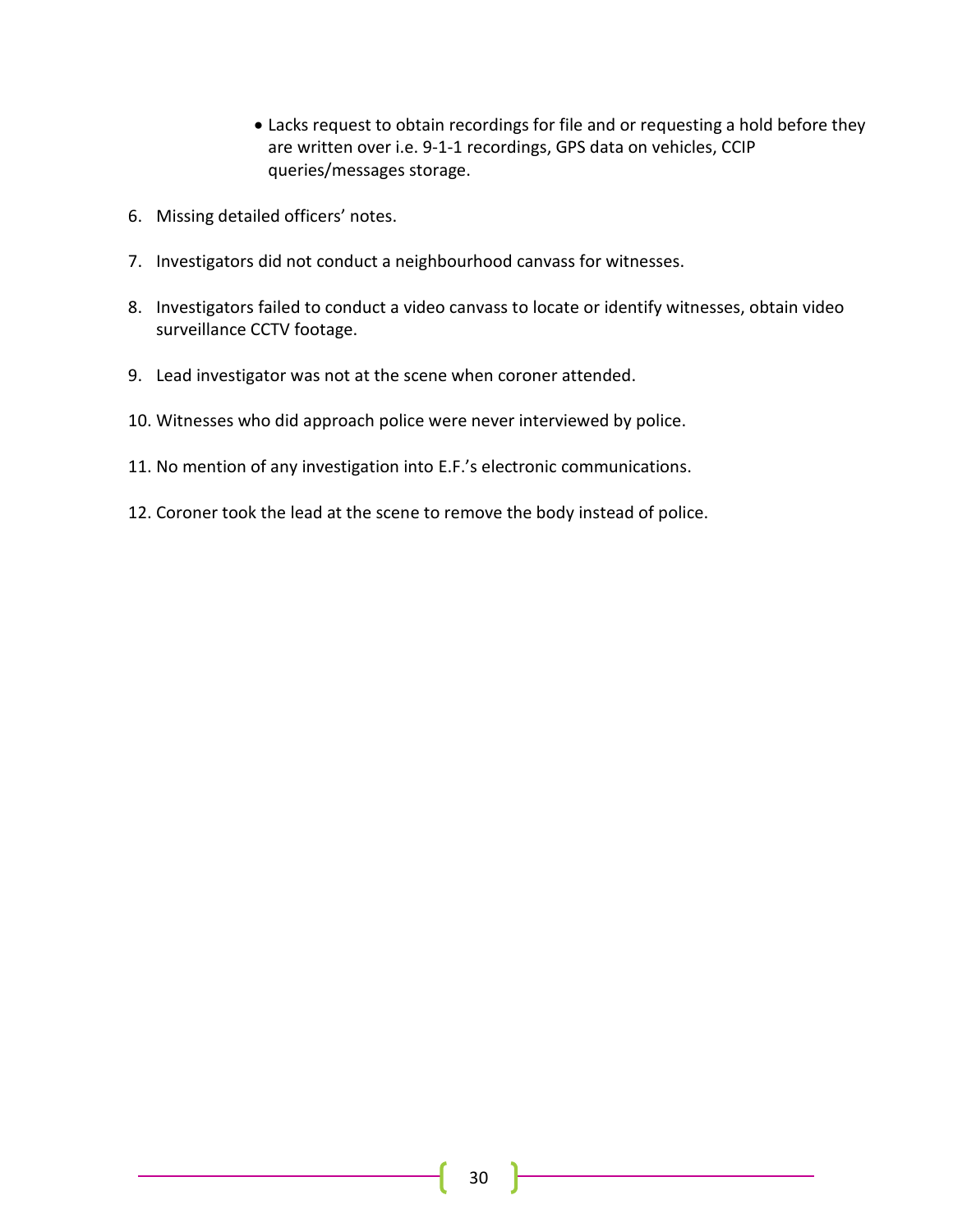# 7. I.J.: Death Investigation Summary of Final Report

**Deceased:** I.J.

**Dispatch Date/Time:** March 21, 2017 at 1455 hours

**Incident Location:** Behind Canadian Tire located at 939 Fort William Road, Thunder Bay, Ontario

**Cause and Manner of Death:** Hypothermia and ethanol intoxication in a woman with left ankle fracture and the manner deemed to be accident. These findings were unchanged from the initial death investigation.

#### **REINVESTIGATION**

#### **All Existing Documents Reviewed by the Investigative Team:**

- Environmental Information assessment of the weather conditions for March 20 and 21, 2017
- Original investigative files
- Audio/visual interviews
- Thunder Bay Fire Rescue Master Incident Report
- 9-1-1 recording from when I.J. was found
- All exhibits collected during the investigation (and those omitted)
- Coroner's Investigation Statement, Post-Mortem Report and Toxicology Report
- 12 individuals were interviewed during the I.J. death investigation with numerous others spoken to.

#### **Scene re-investigation:**

• On March 26, 2020 a full scene re-examination was completed with the assistance of the TBPS Forensic Identification Unit with aerial photographs provided by the TBPS Traffic Unit.

#### **Medical Examinations and Independent Review:**

- Conducted by coroner and forensic pathologist members of the Investigative Resource Committee (IRC).
- In addition to the Coroner's Investigation Statement, Post-Mortem Report and Toxicology Report, I.J's medical history/reports were obtained for review.
- An investigating coroner from the Baawaating Family Health Team completed an independent review of all forensic files related to the I.J. death investigation.
- Peel Regional Police Forensic Identification Services (FIS) completed an independent review of all forensic evidence in this investigation.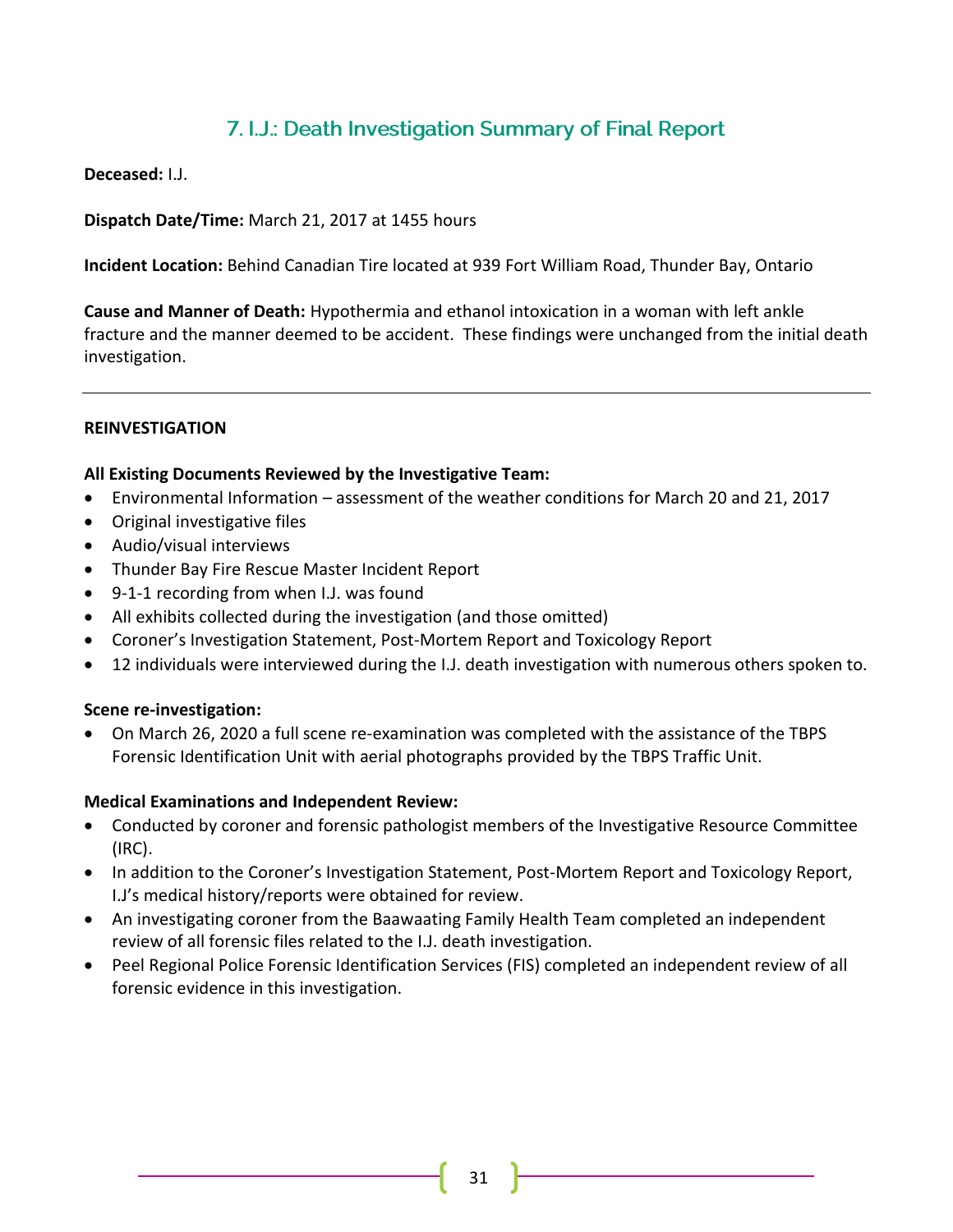# **INVESTIGATIVE ISSUES IDENTIFIED DURING TBPS/ORIGINAL CORONER INVESTIGATION**

- 1. The assessment of the scene: When I.J. was located the scene should have been ruled as that of a suspicious death. There was evidence that would have led investigators to believe the death was suspicious:
	- left shoe was on and her right shoe was located approximately one metre from the body;
	- her full upper denture plate was located on the ground with blood;
	- a change purse was open with numerous coins on the ground;
	- a clump of hair gripped in her left hand; and
	- the belt and sunglasses captured in the scene photos do not appear on the exhibit list.
- 2. A lead investigator was not identified. It is critical that at least one investigator (Lead) be aware of all the information gathered in the initial stages of a suspicious death investigation.
- 3. Major Case Management (MCM) was not utilized. The MCM structure, consisting of a Primary Investigator, File Coordinator and Team Lead, ought to have been utilized to investigate the suspicious death.
- 4. Minimal processing of the crime scene. An individual of possible interest attended the crime scene and took evidence that was not seized by investigators.
- 5. A video canvass was not completed in this investigation and as a result, investigators lost valuable video surveillance evidence. The retention period for video surveillance footage was typically short-term and therefore, ought to be addressed at the onset of an investigation.
- 6. Intercity Mall video surveillance footage was initially reviewed by mall security to select the relevant timeframe to provide to investigators. Video surveillance should have been reviewed by investigators and not a security guard. Investigators should have determined the time period of interest and requested the footage accordingly.
- 7. The Liquor Control Board of Ontario advised that they were unable to download the video as it took too much space. In this scenario, investigators ought to have provided a storage device for the video download.
- 8. All witness statements should have been audio or video recorded.
- 9. Medical records were not obtained for I.J. arising from the Mental Health Act assessment on March 19, 2017. Review of these records could have helped to clarify pos- mortem findings (i.e. bruising, ankle fracture and additional contusions).
- 10. A neighbourhood canvass should have been completed.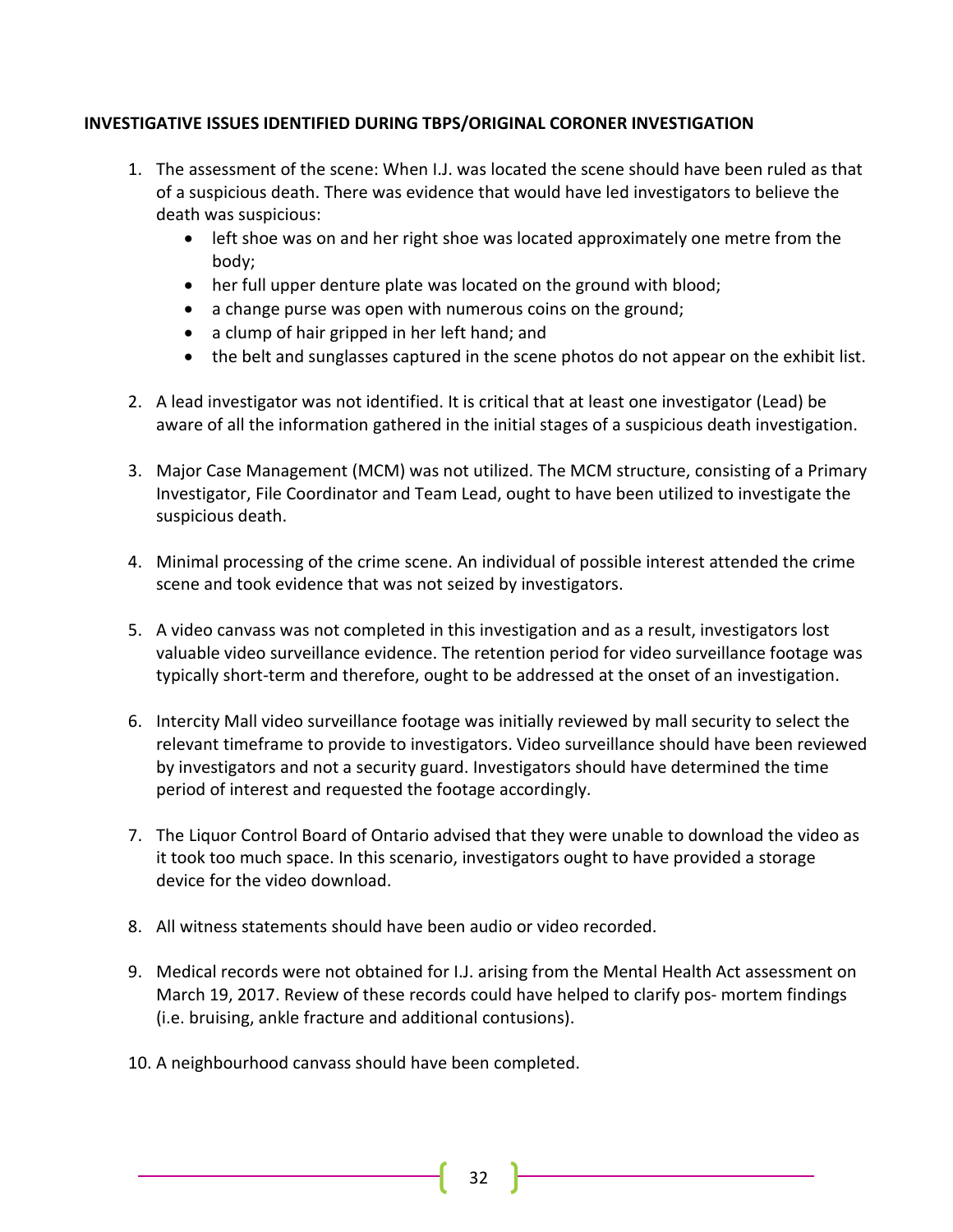- 11. An overall lack of oversight regarding:
	- Crime scene management;
	- Direction of investigation; and
	- Supervision of File Detective Sergeant in charge of Reviewing Benchmark, assigning follow-up and final approval.

12. Items seized at the scene were never considered to be sent for analysis.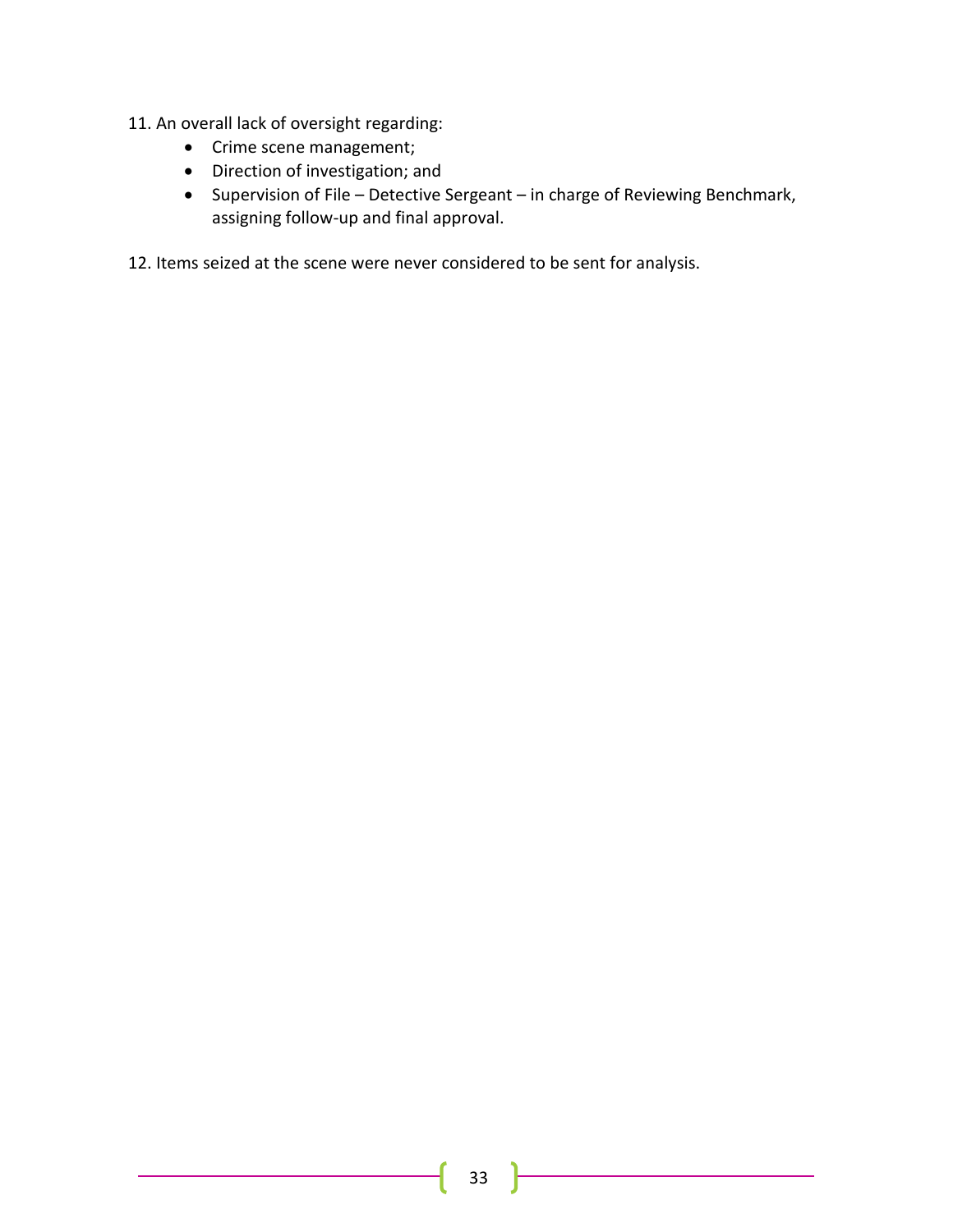# 8. G.H.: Death Investigation Summary of Final Report

**Deceased:** G.H.

**Dispatch Date/Time:** March 25, 2015 at 0905 hours

**Incident Location:** Junot Park walking path located north of the Junot Avenue Fire Station, Thunder Bay, Ontario

**Cause and Manner of Death:** Cause of death hypothermia with acute alcohol intoxication; manner of death accident. These findings were unchanged from the initial death investigation.

#### **REINVESTIGATION**

#### **All Existing Documents Reviewed by the Investigative Team:**

- Environmental Information assessment of the weather conditions for March 24 and 25, 2015
- Original investigative files:
	- Audio/visual interviews
	- Coroner's Investigation Statement, Post-Mortem Report and Toxicology Report
	- 15 individuals were interviewed during the G.H. death investigation with numerous others spoken to.

#### **Scene re-investigation:**

• January 29, 2020 a full scene re-examination at Junot Park was completed with the assistance of the TBPS Forensic Identification Unit. A subsequent re-examination at Junot Park was conducted on March 23, 2020 with the use of TBPS Unmanned Aircraft System to obtain aerial photographs of where G.H. had been located deceased. The Faro 3-D software was also applied.

#### **Medical Examinations and Independent Review:**

- Conducted by coroner and forensic pathologist members of the Investigative Resource Committee (IRC).
- In addition, an investigating coroner from the Baawaating Family Health Team, completed an independent review of all forensic file related to the G.H. death investigation.
- Peel Regional Police Forensic Identification Services completed an independent review of all forensic evidence in this investigation.

#### **Reports, Recordings and evidence obtained and reviewed:**

- 911 recordings
- EMS dispatch report
- Further interviews were conducted.
- A financial grid search was completed at the RBC, TD, CIBC, BMO and BNS.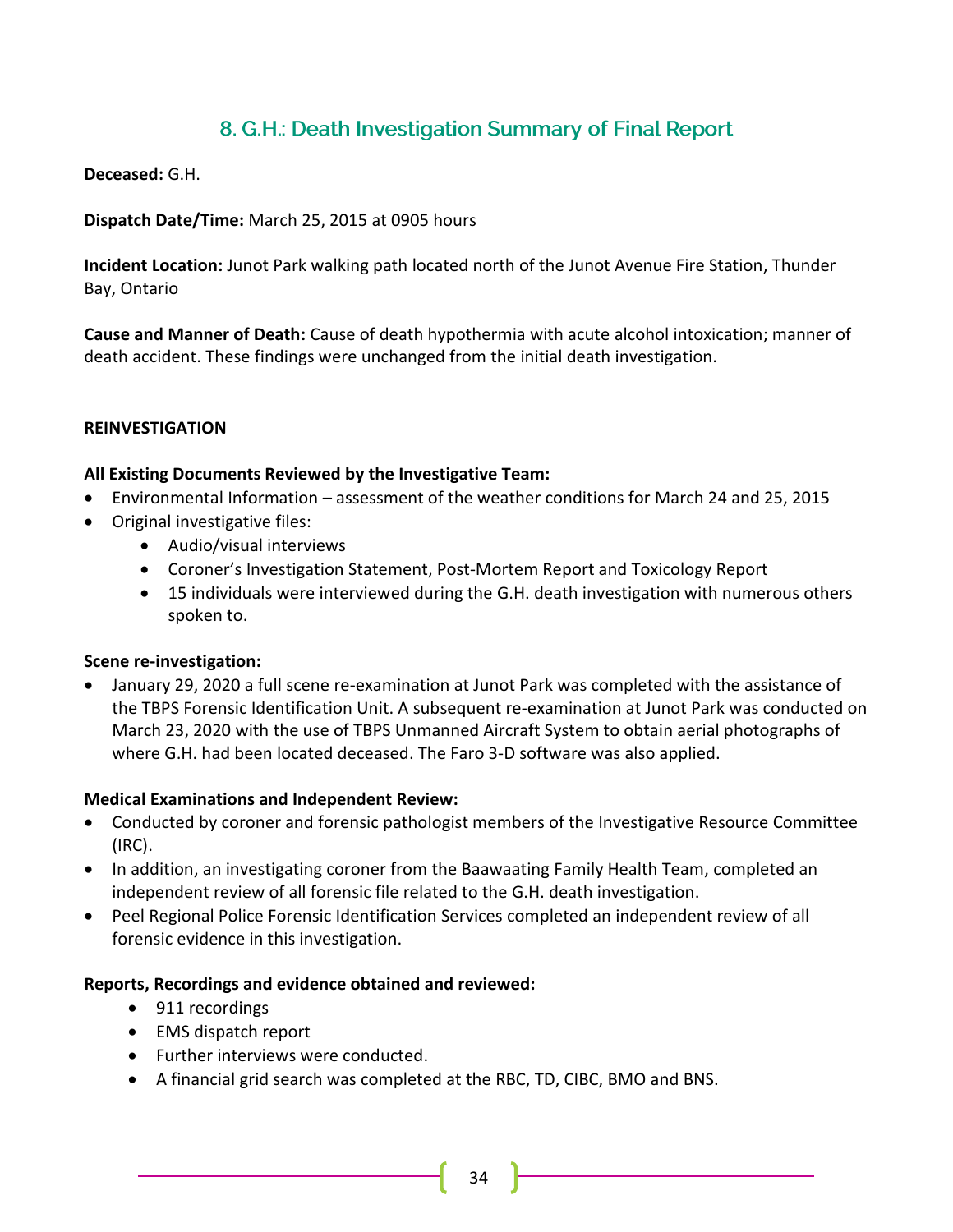# **INVESTIGATIVE ISSUES IDENTIFIED DURING TBPS/ORIGINAL CORONER INVESTIGATION**

1. Major Case Management was not utilized

2. Failure to preserve and seize short-lived evidence resulting in lost investigative opportunities.

3. The scene was not properly searched by investigators.

4. The crime scene was not properly processed, i.e. photographs of the footprints in the snow near the body. Assumption that footprints near the body were made by fire and paramedics – did not preserve and compare for elimination.

5. Assumptions made by the police and the coroner at the onset of the investigation regarding the cause of death.

6. No criminal investigators attended the scene of the body and thus were not in a position to drive the investigation.

7. No clear indication who was in charge of the investigation.

8. Investigators did not seal the body pouch, nor did the investigator accompany the body when it was transported from the scene to the post-mortem and investigators lost continuity of the body.

- 9. Lack of oversight regarding:
- Crime Scene Management;
- Direction of Investigation;

• Supervision of File – Detective Sergeant – In charge of Reviewing Benchmark, assigning follow up and final approval.

10. No accounting of the footprints tracked back to the bush which officers "felt" were the cause of the minor abrasions to the body.

11. No mention of foot trail from bushes.

12. Injuries originally noted as consistent with a fall, but the only blood observed in snow was from droplets.

13. No indication that the blood samples collected from the scene were analyzed and compared to the G.H.'s blood.

14. No exhibits or evidence was sent for forensic analysis including blood that was seized at the scene.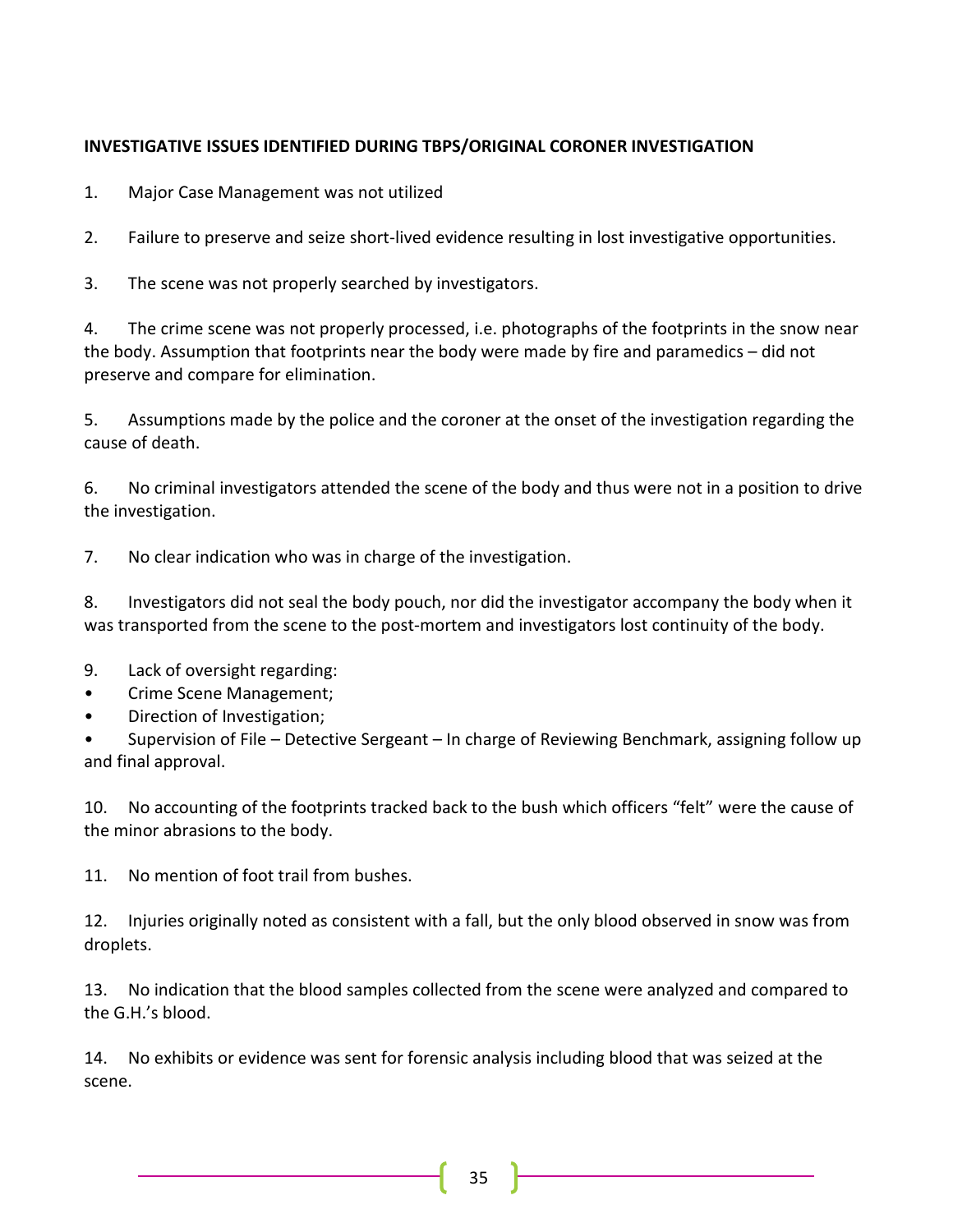15. During the post-mortem, a can of Old Milwaukee Ice was located in the front waistband of G.H.'s clothing. The beer can was photographed and said to be seized. There is no report if and where the beer can was lodged, if it was swabbed and if it was ultimately destroyed.

16. Lacks thorough and transparent investigation:

• Interviews did not follow best practices and guidelines i.e. audio/video interviews; having main witnesses interviewed separately; and

Some witnesses not interviewed.

17. Only one person was interviewed, and it took place in the back of a car in the company of another person who was also present with G.H. on the night he died. This interview was not conducted under caution.

18. A number of people known to be with G.H. shortly before his death were not interviewed.

19. An individual was not interviewed following her text messages she reported to police despite supplying the number from where the texts originated.

20. No first responders interviewed to determine if they had any additional information to assist investigators.

21. Investigators did not participate in controlling the scene, interpreting the scene, discussing possibilities with the coroner, directing the investigation, directing the forensic officer, determining when the body was to be moved, nor did they attend the post-mortem.

22. A key witness was not asked during the interview about any injuries G.H. may have suffered, how they occurred, or any details about passerby he interacted with.

\*23. The initial 9-1-1 call in relation to G.H. acting "erratically" in the park was never followed up on.

24. TBPS initial assumption was a male died as a result of hypothermia and death was accidental.

25. Limited dialogue between the investigators and the forensic identification officer.

26. Limited interaction between the investigator, pathologist and coroner.

27. Investigators should have considered if the injuries could have rendered a deceased person unconscious.

\*NOTE: At the time of death, despite the fact a call was made for assistance and not fulfilled regarding G.H.'s well-being, Special Investigations Unit (SIU) was not contacted.

The Investigative Lead brough this to the EGC's attention and it was agreed that the matter should be referred to the SIU for consideration.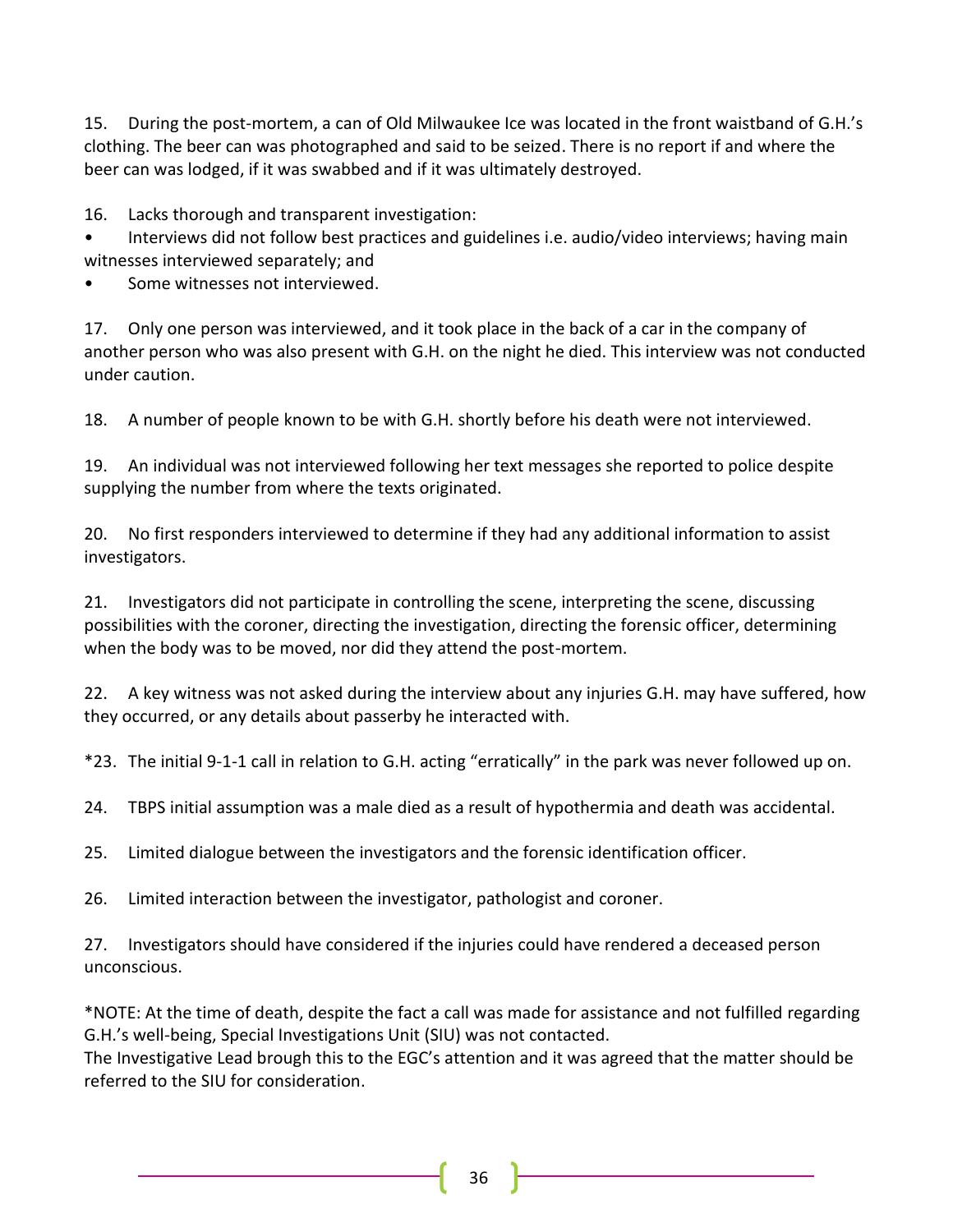On January 26, 2022, the SIU confirmed that they would be invoking their mandate regarding the G.H. death investigation and the actions/non-actions by the TBPS. The SIU confirmed that they will be publicly announcing this via news release, which they did on January 28, 2022.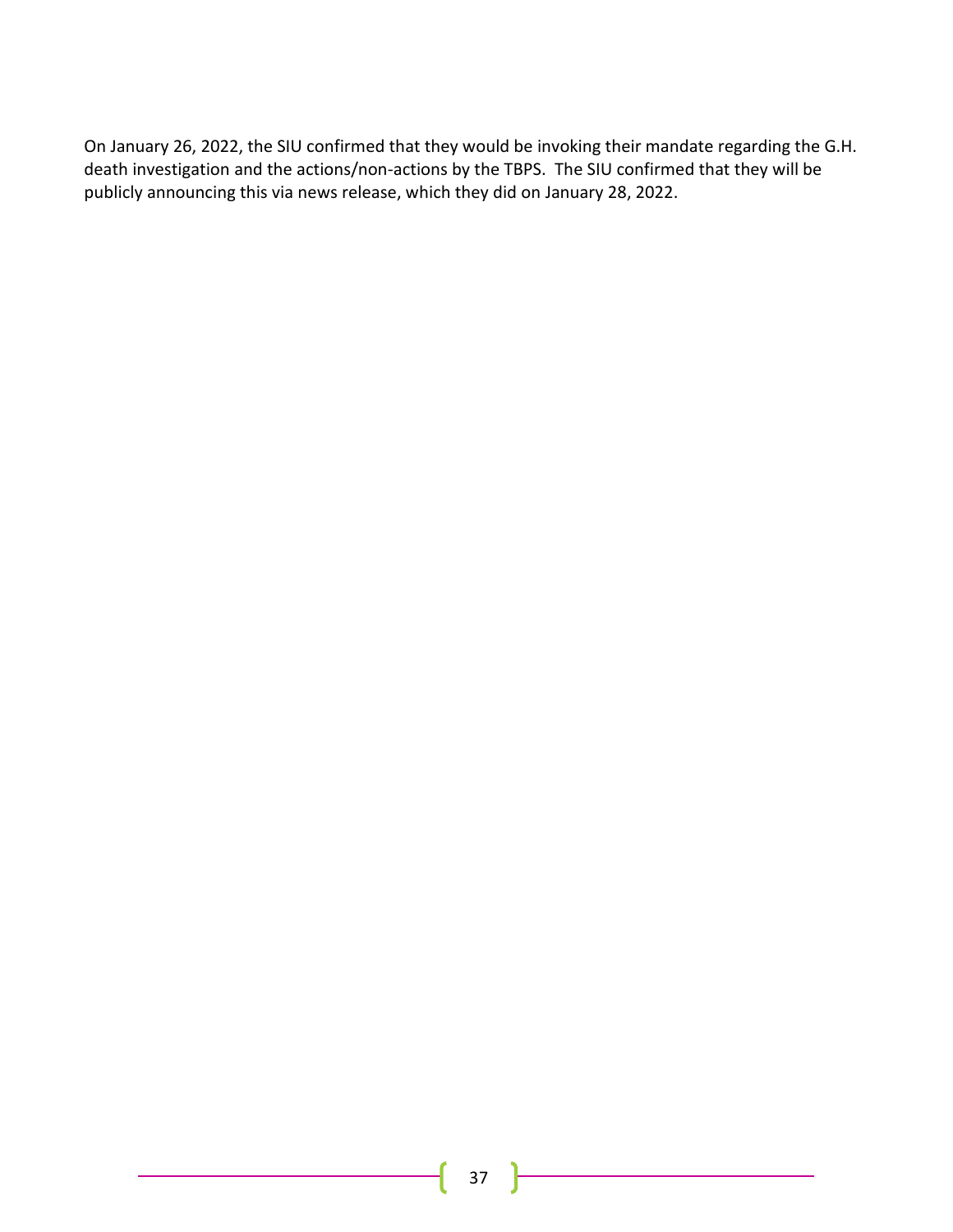# 9. O.P.: Death Investigation Summary of Final Report

**Deceased:** O.P.

**Reported Missing:** Friday, September 23, 2005 – 2215 hours

**Body Discovered:** Monday, September 26, 2005 - 1920 hours

**Incident Location:** McIntyre River, approximately 210 feet East of Russell Street, Thunder Bay, Ontario

**Cause and Manner of Death:** After the initial death investigation the cause of death was determined to be drowning with a contributing factor of alcohol intoxication. The manner of death was concluded to be accident. The Verdict of the Coroner's Jury in relation to the Seven Youth Inquest concluded that O.P.'s cause of death was drowning with a contributing factor of alcohol intoxication and that the manner of death was accident. The cause and manner of death were not changed after the reinvestigation.

#### **REINVESTIGATION**

#### **All Existing Documents Reviewed by the Investigative Team:**

- Environmental Information assessment of the weather conditions for September 22 to September 25, 2005
- Original investigative files:
	- Audio/visual interviews
	- Coroner's Investigation Statement, Post-Mortem Report and Toxicology Report
	- The Ontario Provincial Police inquest preparation files pertaining to O.P.'s death were thoroughly reviewed. 502 files were examined which consisted of audio/video interviews, written statements as well as other investigative documents.
	- 1516 pages of transcripts from the 2015 Coroner's Inquest (Seven Youth Inquest) were reviewed. The review consisted of testimony pertaining to O.P.'s death.
	- 84 individuals were formally interviewed as part of the O.P. death investigation, numerous others were spoken to.

#### **Scene re-investigation:**

• May 6, 2020 a full scene re-examination was completed by the reinvestigation team with the assistance of the TBPS Forensic Identification Unit. They utilized an Unmanned Aircraft System to obtain aerial photographs of the area and obtain an aerial grid and angled photographs. Further work was done in August by applying the FARO 3D software program to create a 3D representation of the area where O.P. was located.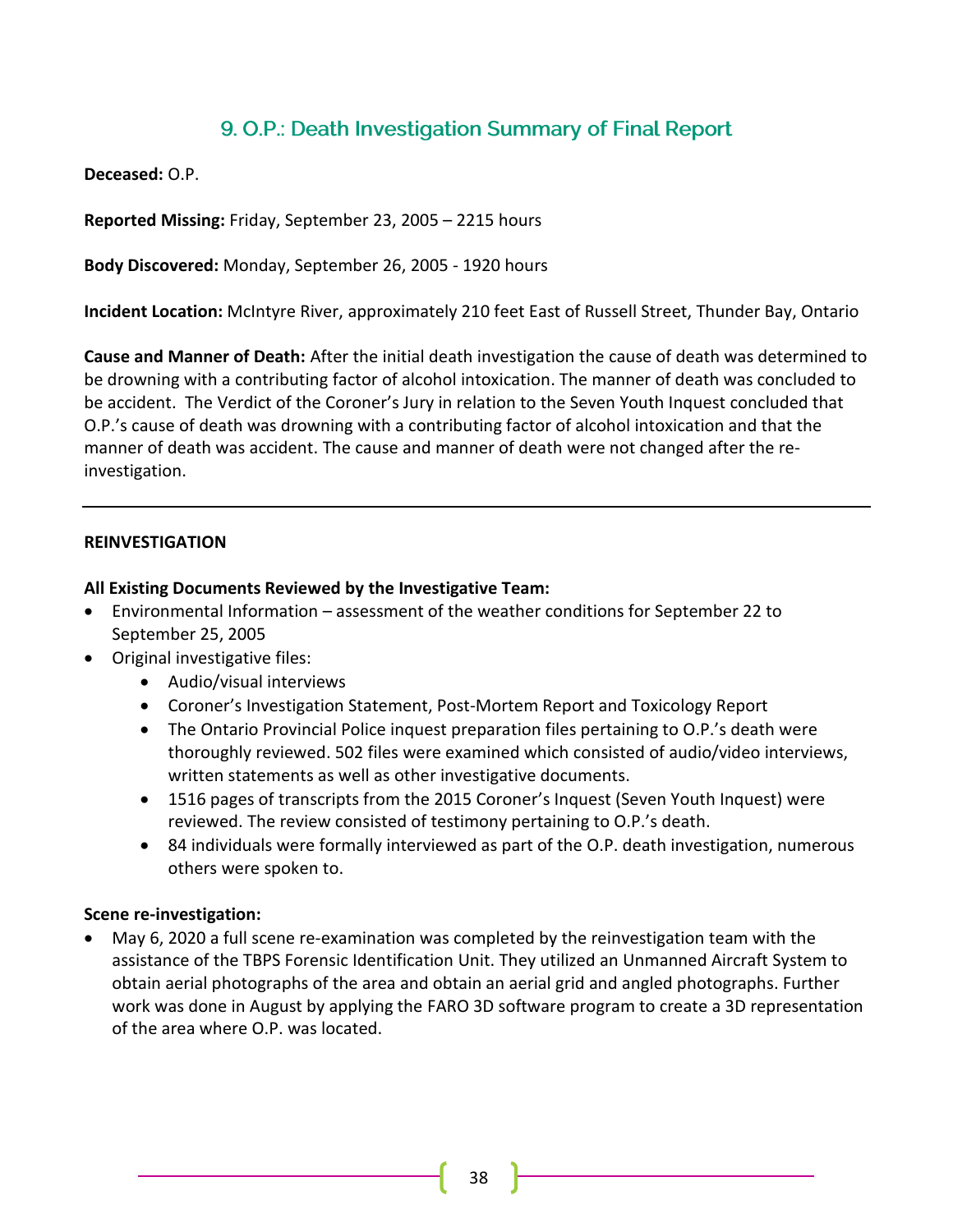# **Medical Examinations and Independent Review:**

- Conducted by coroner and forensic pathologist members of the Investigative Resource Committee (IRC).
- In addition, an investigating coroner from the Baawaating Family Health Team, completed an independent review of all forensic file related to the O.P. death investigation.

# **Reports, Recordings and evidence obtained and reviewed:**

- Searches were conducted of the TBPS Records Management System (RMS) for phone records associated with O.P.
- A financial grid search was conducted at five of the largest Canadian financial institutions RBC, TD, CIBC, BMO and BNS.
- Several interviews were conducted.

# **INVESTIGATIVE ISSUES IDENTIFIED DURING TBPS/ORIGINAL CORONER INVESTIGATION**

1. There appears to have been no police activity from when O.P. was reported missing on September 23, 2005 at 2215 hours to when Detective Constable GIBSON received the missing person report on September 24, 2005 at 2045 hours, approximately 22.5 hours later.

2. The missing person report contained incorrect information. It indicated O.P. was last seen on September 23, 2005 at 1730 hours, the correct date was September 22, 2005. It also indicated O.P. was missing from a foster home which was also incorrect.

3. There were no attempts at obtaining video surveillance from Intercity Shopping Centre, The Beer Store or from the LCBO which would have corroborated the witness statements and assisted in identifying who purchased the liquor for the youths who were all underage.

4. Interviews were not conducted following the discovery of O.P.

5. The position of O.P.'s hand indicated he may have been alive when he entered the water. There was no follow-up completed with Doctor JANI until the inquest preparation.

6. There appears to have been no discussion between the investigators, the coroner and the pathologist pertaining to injuries, specifically the "cerebral edema" which was noted in the autopsy findings.

7. There appears to have been no follow-up pertaining to the red woman's underwear located in the rear pocket of O.P.'s pants during the post-mortem examination.

8. There are no reports on file to suggest that any forensic testing had been completed on the clothing before being released to O.P.'s family.

9. There appears to have been no investigation into why O.P.'s pants and zipper were undone.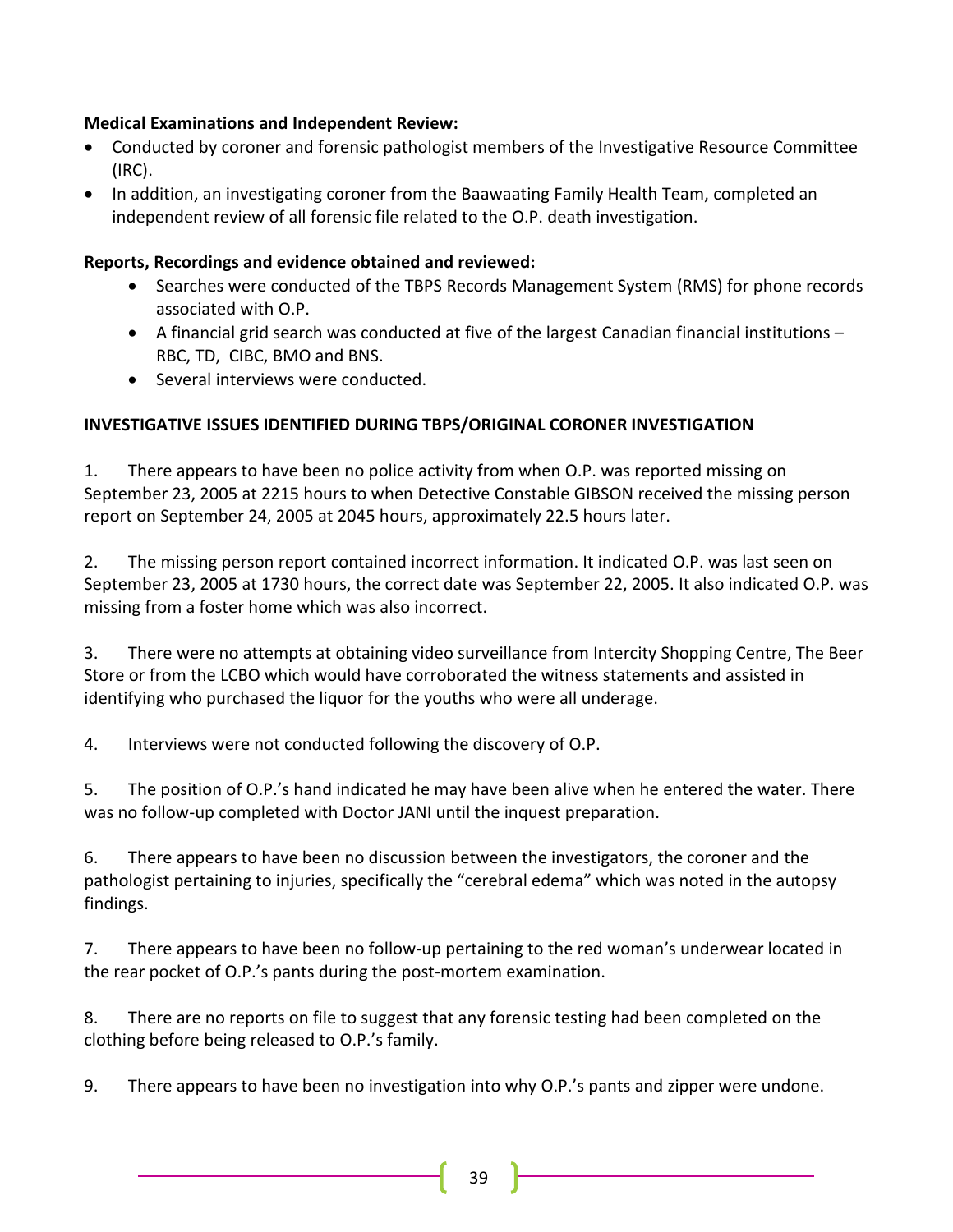10. There appears to have been no investigation into why O.P. was not wearing a shirt or shoe on his right foot.

11. There was no Crime Scene Continuity Register located within the file.

12. O.P. was removed from the water and placed on shore beside a set of bushes. It would have been ideal for the body to have been placed onto a clean surface, such as a tarp or cadaver pouch to prevent evidence transfer between the body and the scene.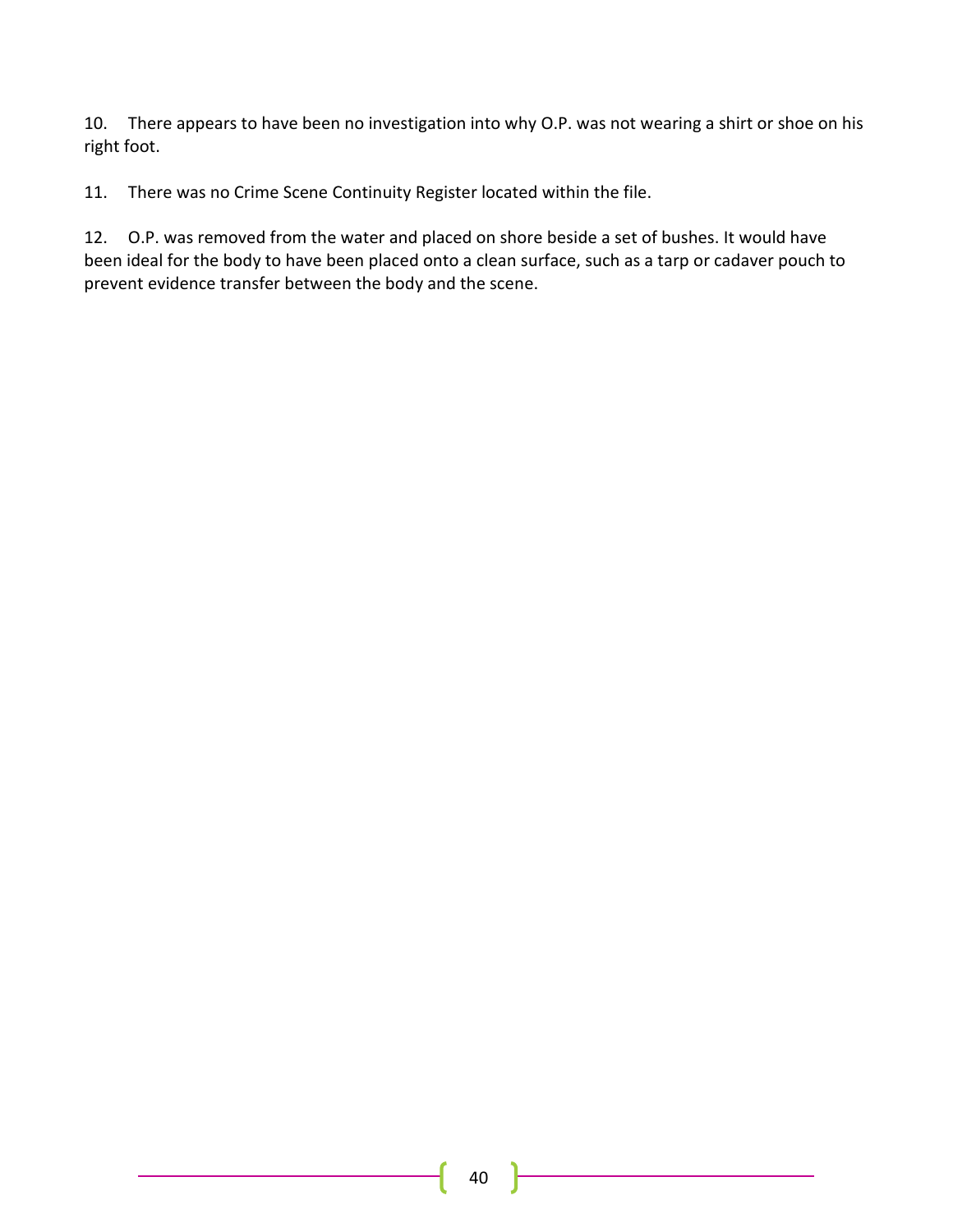Broken Trust Recommendation#3: The multi-discipline investigative team should establish a protocol for determining whether other TBPS sudden death investigations should be reinvestigated.

In the Terms of Reference, one of the roles of the Blended Investigative Team (BIT) was to: "Share with the Executive Governance Committee additional cases identified during the reinvestigation that, in the view of the team lead, would warrant further investigation." The BIT developed a process to identify and engage with the combined membership of the Investigative Resource Committee (IRC) of experienced death investigators (law enforcement, coroners, forensic pathologists, legal counsel and forensic sciences professionals) to exchange professional opinions and recommendations whether cases warrant further investigation.

# **APPROACH and RECOMMENDATION:**

The TBPS RMS review process of sudden death cases primarily focused on calendar years 2010-2017 with a limited review of cases between 2018-2020 and 2000-2009. The decision to start with 2010- 2017 for the case review timeframe was to align this process with the OIPRD Broken Trust Report timeframe and to include additional years in the RMS search when BIT timelines and resources permitted additional reviews.

Analysts entered the TBPS RMS and completed an initial query based on search types for the timeframes of 2010-2017, as well as OCC records for Indigenous deaths between 2003-2009, which were queried individually. These processes generated a total of 1,771 TBPS occurrences that were then reviewed by BIT members with TBPS RMS access.

- 229 occurrences were identified and sent to experienced BIT sworn death investigators working with different law enforcement agencies outside of the TBPS.
- Sworn officers consisted of male and female members, as well as Indigenous and non-Indigenous experienced homicide and sudden death investigators, including members from two First Nations Police Services.

BIT death investigators reviewed cases of investigative concern and recommended that **17 cases** for further discussion with experienced death investigators in forensic pathology, coroner and criminal law prosecutions for their opinions and collective decisions regarding if the case should be recommended to the EGC for further consideration.

Following case conferences on these cases, it was determined that:

- 14 cases warrant further police led investigation;
- Two cases should be considered for a coroner led review as it was determined these cases may support public safety interests and further investigative follow-up; and
- One case was referred to the Special Investigations Unit.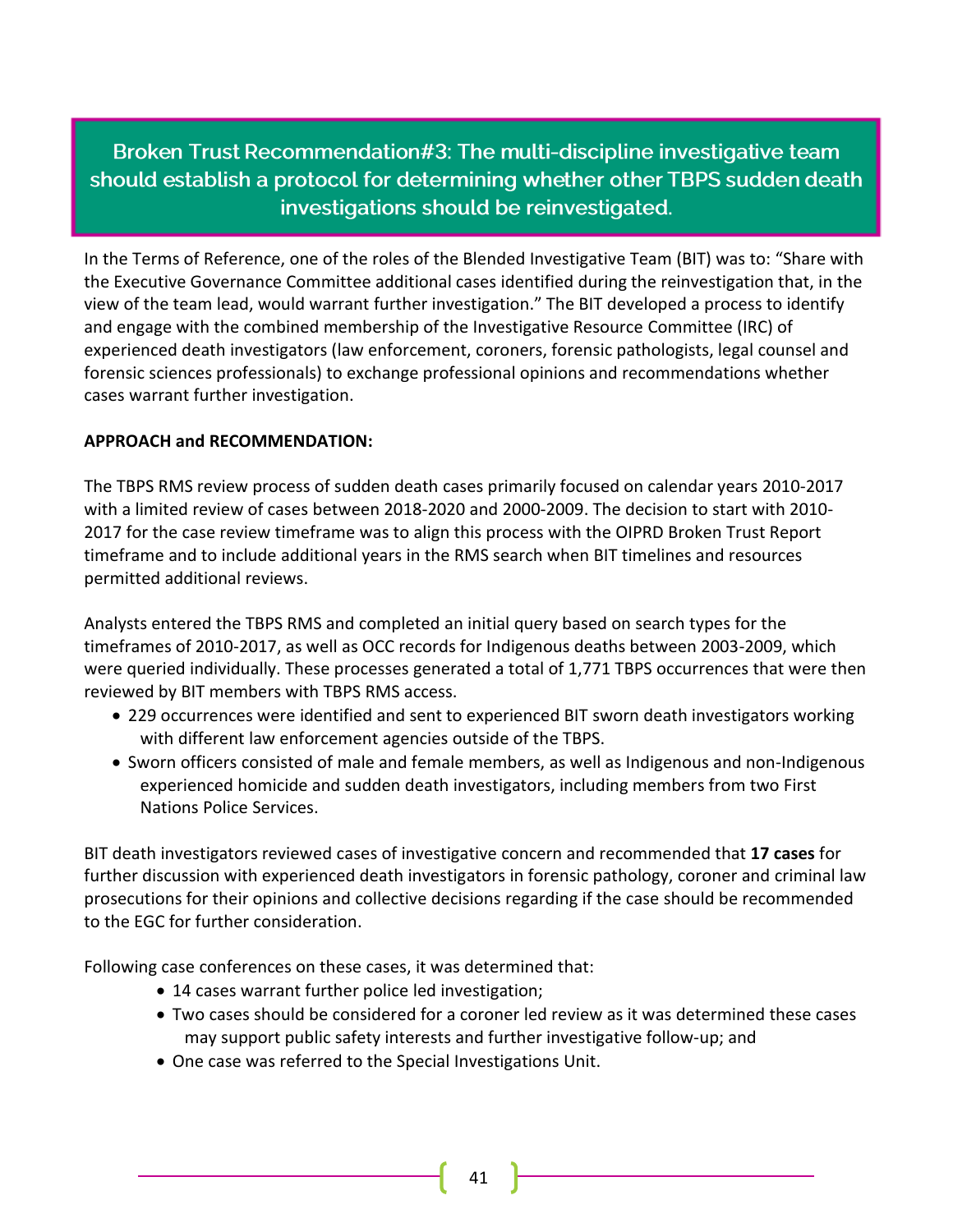The EGC has submitted the 16 cases to the Ministry of Attorney General for further review. Each of the families of the deceased persons will be informed that concerns were identified with the death investigation and the investigation was submitted to the Ministry of the Attorney General.